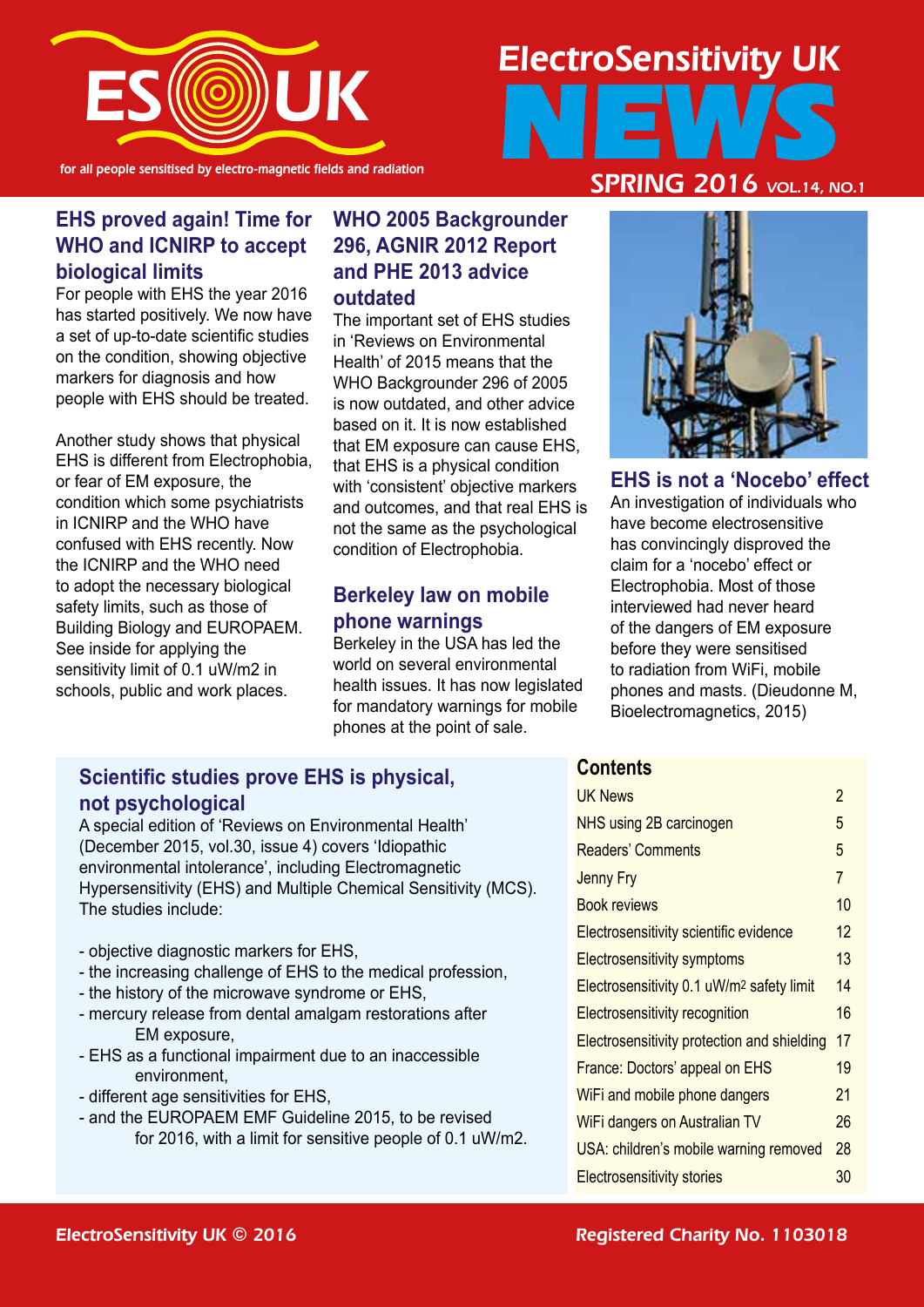## **ES-UK NEWS**

#### **ES-UK: 'gradual progress' and "a vast amount to be done"**

The editor writes: The year 2015 saw further gradual progress for ES-UK. There is still a vast amount to be done, but we can feel pleased if, through the activities of similar groups and ours, including the website, Newsletters, helpline, letter-writing, meetings, speakers and campaigns, the needs of people with electrosensitivity are becoming better known in the UK, and even around the world. It is always a pleasure to realise that our efforts can help sufferers who feel isolated wherever they happen to be, including some outside the UK. In addition to running or helping with these core activities, the trustees and other tireless voluntary workers also keep in contact with government departments and officials, many of whom still lack up-to-date knowledge about electrosensitivity and its disabling effects. We are aware of growing numbers of adults losing jobs because employers lack appropriate knowledge, and of increasing numbers of children who find that WiFi and mobile phones makes their social lives a misery and school education impossible. Most readers will have seen about the very tragic case of Jenny Fry; more details are included later in this Newsletter.

Thank you to all those who work so hard for the charity. Working together we can more effectively pursue our two aims of helping people with electrosensitivity, and making the condition better known. Particular thanks go to those who answer the helpline. This is a vital service for many people who are often bewildered by what has happened to them when they finally realise that they've been sensitised to WiFi, cordless or mobile phones, phone masts or power lines, or others of many common devices. Or

they may just need advice on some aspect of trying to survive when the world around seems too hostile and unsympathetic. Thank you also to those who plan and run meetings. These can be purely social gatherings or can sometimes involve speakers. Both are much appreciated.

Thank you also to our generous donors. These have allowed us to become more active in circulating information on electrosensitivity and the needs of people affected by it. Last Autumn leaflets were sent via a distribution system to all National Health Service surgeries and health centres in the UK. We are now initiating a campaign involving some local radio stations, which we hope will come on air later in the Spring. If you have ideas or time to help with such campaigns, or would like to run a meeting or initiate contact groups, please get in touch.

This Newsletter, like other recent ones, includes several encouraging reports showing more general acceptance of the reality of the EHS condition by growing numbers of people, including doctors and psychologists. The minority clique of fringe pro-wireless and industry activists still dominates the WHO and ICNIRP, and they continue with their vocal scepticism and one-sided denials (see about the USA's CDC removal of children's warnings, and the ICNIRP outbursts against an excellent Australian WiFi broadcast). Nevertheless, the rising tide of scientific studies and statements by leading medical scientists suggest that the majority viewpoint is beginning to be heard at last. And this is despite the enormous financial pressures of advertising and taxation on newspapers, TV, and governments. If Berkeley can pass a law insisting on

prominent warnings on mobile phones, American courts can start accepting the validity of evidence for non-thermal harm, France and Taiwan can start to ban WiFi, and many countries can start to accept EHS as real with regard to disability payments, then perhaps we may begin to see some movement in the UK, a country which in the past has often prided itself in taking a lead on evidencebased public health issues.

In addition, the widespread concern over the inexorable rise in cancer, neurological illnesses and environmental sensitivities, along with signs of reversals of the constantly rising life expectancy in many western countries, has made people wonder what factors in modern life may be blighting our technological progress. As someone said to me recently: "Do you think my increasing aches, pains and feeling ill may not be just growing older, but could be related to increasing exposure to WiFi and mobile phones?"

#### **ES-UK: products and events**

As a charity ES-UK does not intentionally promote any particular commercial products. The names and contact details of some suppliers of products and services relating to avoidance and shielding are listed in the independent "ES Directory" which can be accessed via our website. The Newsletters may include news items referring to products or other charities or commercial events, but this is for information and does not indicate any recommendation. Anyone is welcome to send in news items of events, even if they are run commercially. At present the charity's Newsletter does not take advertising, but this does not mean that in the future it may not do so, like many other charities. As always, we advise our readers to ask suppliers detailed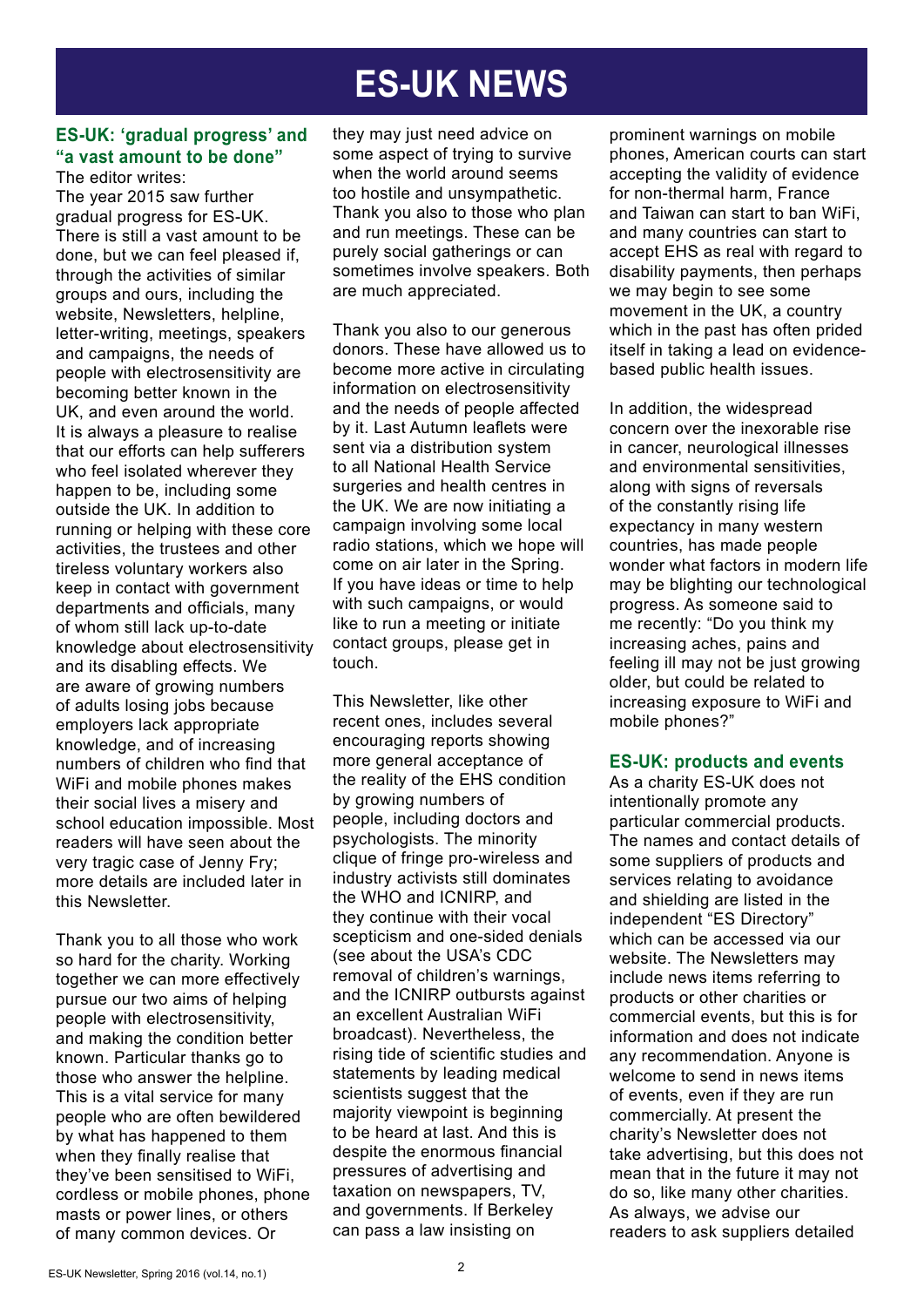questions before purchase. Shielding can be particularly complex, and we suggest a competent professional survey if necessary with both ELF and RF measurements on location, and full support from suppliers. Some measurement meters on the retail market do not go low enough to pick up exposures which can affect sensitive people. Any issues should be taken up with the suppliers directly. The charity cannot intervene if customers are dissatisfied since it is not a party to the contract and does not know the relevant details. The charity would, however, welcome suppliers in this area forming a self-governing group which sets and upholds the best possible trading standards.



#### **Petition to UK government on EHS and MCS**

A petition to the government to support people with EHS and MCS started on 12 February and will be open to 12 August 2016. https://petition.parliament.uk/ petitions/121419

"Support individuals with Electrosensitivity and Multiple Chemical Sensitivity: We call on the UK Government, the NHS, and other official organisations/ agencies, to recognise and support individuals with EM Hypersensitivity (EHS) and Multiple Chemical Sensitivity (MCS), and to implement the recommendations outlined in the following documents as quickly as possible [PACE Resolution 1815; International EMF Scientist Appeal; 2015 Brussels International Scientific Declaration on EM Hypersensitivity and Multiple Chemical Sensitivity; Professor Dominique Belpomme's 2015 paper]."

#### **Petition in France to recognise**

#### **EHS urgently as a disability**

Residents of the UK can sign the following petition: "Reconnaitre en urgence l'électro hypersensibilité comme handicap" https://www. change.org/p/minist%C3%A8rede-la-sant%C3%A9-reconnaitreen-urgence-l-%C3%A9lectrohypersensibilit%C3%A9-commehandicap#petition-letter

#### **Kinharvie House, Dumfriesshire**

This is a non-profit project to develop a care, counselling and therapy centre for electrosensitive persons. It is separate from ES-UK, but Brian Stein, an ES-UK trustee, has been helping to lead its development. As a first step there is guest house accommodation in part of the house for stays of between one and three weeks. For details contact: Kinharvie House, New Abbey, Dumfriesshire, DG2 8DZ, tel and fax: 01387 850 306.

#### **Wireless health awareness meeting: "UK children at risk"**

More than 80 people descended on Compton Dundon on Saturday 26 September for an event on "the inconvenient reality" of wireless technology. The village hall welcomed people from as far afield as Scotland, Yorkshire and London to hear a series of guest speakers on whether wireless technology can affect our health and fertility. The event was organised by Yeovil resident Peter Gane, a supporter of the charity Electro-Sensitivity UK, and Jo Stallard from the fertility organisation Foresight Preconception. Those attending included doctors and complimentary therapists who were keen to learn about the medical impact of new and emerging technologies. Among the speakers were retired military "microwave warfare" expert Barrie Trower, Somerset GP Dr Andrew Tresidder, and retired food manufacturing CEO Brian Stein CBE, who is himself electro-sensitive. Mr Gane said: "All the speakers agreed that, whilst countries around the world are beginning to react positively to

this knowledge and latest scientific breakthroughs, sadly the UK authorities appear to be in denial, particularly placing our children and future generations at risk of harm." France, for example, has passed legislation banning wifi in nurseries, whilst Italy and Israel are now actively encouraging a reduction in electro-smog. "The UK needs to wake up and be at the forefront of the development of safer systems and devices. After all, where there is a will, there is a way." A DVD is available from Peter Gane (01935 423002). ("Dozens descend on Compton Dundon for wireless health awareness event" Western Gazette, 29 September 2015)

#### **Letter to Anne Longfield, Children's Commissioner for England**

On 28 September 2015 Peter Limbrick sent a comprehensive letter to Anne Longfield, the Children's Commissioner for England, about "Your important role in saving children from radiation damage as they use iPads, laptops, tablets, phones and other gadgets." It points out powerfully how so far the UK government has failed to safeguard the health of children exposed at school to the 2B cancer and neurological agent of WiFi radiation.

England's Children's Commissioner states: "We work with and on behalf of all children in England to dramatically improve their lives. Every child has the right to the best possible physical and mental health. Every child under the age of 18 has all of the rights in the United Nations Convention on the Rights of the Child (UNCRC, of 1989). Our work on health has particular focus and relevance to the following Articles of the UNCRC: 24 [health], 25 [access to education], 36 [exploitation], 12 [views of the child], 19 [physical harm], 23 [disability], 37 [torture] and 39 [recovery]." (TAC Interconnections: Team Around the Child, 28 September 2015)

**"Burns on my face, blurred**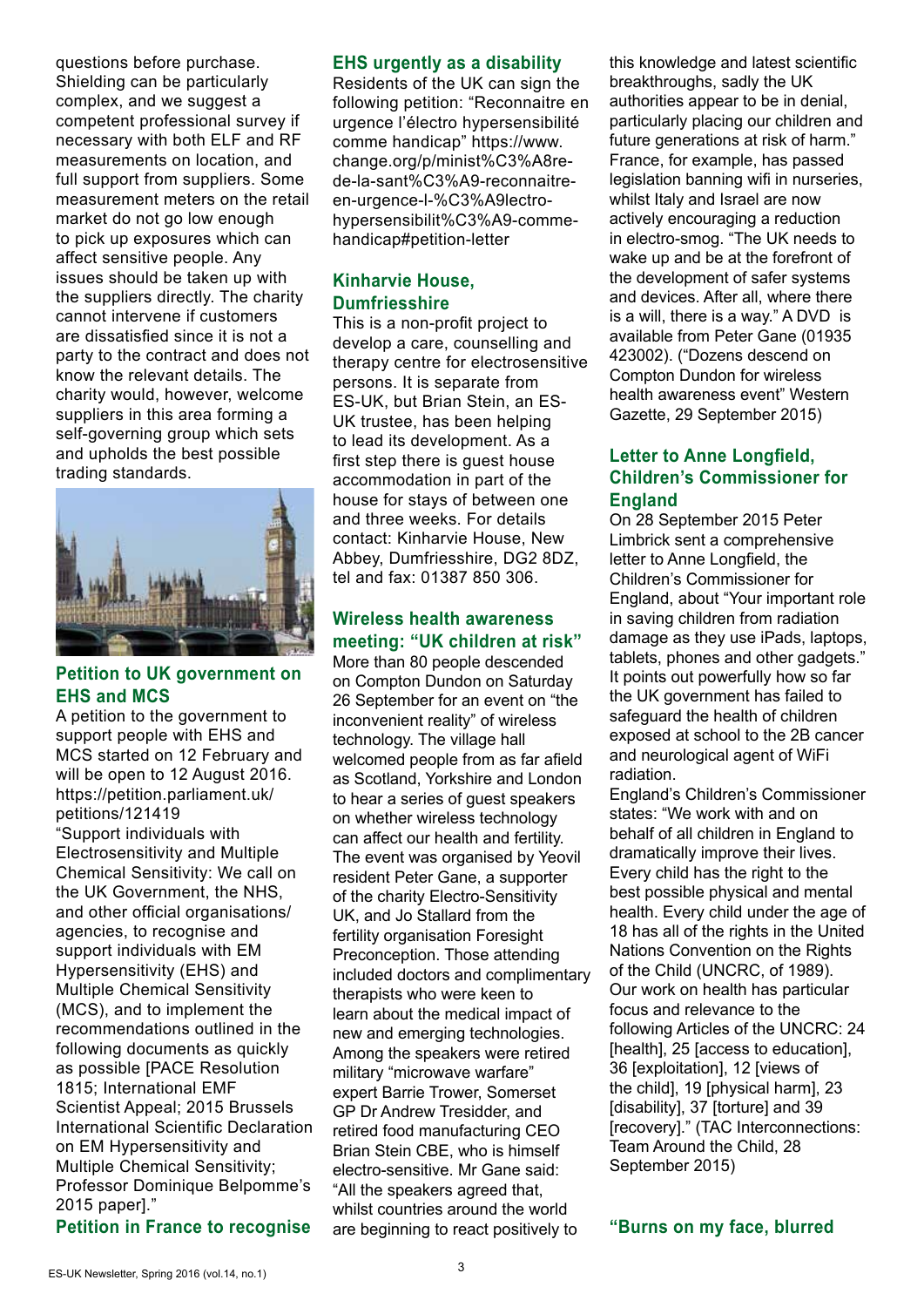#### **vision and pains" - all in a psychiatrist's mind?**

Dr Max Pemberton, a 'NHS psychiatrist', ("Does wifi really fry your brain?" Daily Mail. 5 September 2015) claimed: "When sufferers are told they are being exposed to electromagnetic fields, they do, indeed, experience the symptoms. But when the study is 'blinded' — when neither the researcher nor the participant knows whether this is happening —

they can't tell. This proves they are not actually sensitive at all." This supposed 'proof' of no sensitivity was challenged



in a letter by June Cain (Daily Mail, 11 September 2015): "Dr Max Pemberton should do more research before labelling EHS a mental illness. The blind tests he refers to were undertaken several years ago and were flawed. Other research done at the time was financed by the mobile phone industry. I'm EHS and find his theory on the 'nocebo' effect quite insulting. Every bad zap of radiation I receive burns the top layer of skin on my face, causes blurred vision and gives me pains throughout my body. I was burned by an O2 mast, which affected my neck, face and arms. My left arm took the brunt of it, swelling with fluid. This can't have been a 'nocebo' effect because I didn't know the thin pole partially hidden by a building was a mobile mast. When walking around, the invisible pollution on the High Street has twice caused the blood vessels in my eyes to burst. I feel the emissions from phone users who are near me. EHS is a worldwide health problem. Are the millions of Americans and Europeans who suffer EHS like me all deluded? In this country, we represent 3-4 per cent of the population."



#### **"Highly emotional upsets, a miserable existence; high time it is recognised by a lot more people"**

Mrs F Ledger ("Powerless to help", letter, Daily Mail, 24 September 2015) wrote: "My best friend's grand-daughter has suffered from EHS for two years, making life very difficult for both her and her mother. Everyone seems to want to belittle the condition and pretend it simply does not exist – but it does. My friend cannot use a television, computer, washing machine, electric cooker or microwave when her daughter is at home. This causes numerous arguments and highly emotional upsets. My friend's grand-daughter has applied to be rehomed but to no avail, which leads to a miserable existence for both of them. It is high time this condition was recognised by a lot more people and something substantial done to help the poor sufferers of EHS. It is a very serious condition and the problems it causes need to be addressed as soon as possible."

#### **Thames Water smart meter report: "scientifically and medically one-sided"**

Editor's comments on "Review of the Potential Health Effects of Smart Water Meter Systems Used in the Thames Water Region" (WRc of Swindon, November 2015). This review concludes (p.40): "The power density of RF emitted by smart meters is lower or similar to that emitted by other common household products. When the very short signal durations of smart meters are taken into account, estimated levels of exposure to RF from smart meters are lower still." This avoids saying that "smart" meters are safe, since obviously they are not, otherwise

thousands of people around the world would not have been made ill or sensitised by them. Instead the report confirms that Thames Water smart meters are as dangerous as radiation from WiFi, TV and radio and mobile phones, all categorised as carcinogenic to humans class 2B by the World Health Authority and, now that RF is confirmed as tumour promoter, worthy of a 2A classification according to experts. The report keeps to the minority sceptic and pro-wireless industry viewpoint. It dismisses (p.35) as a "variant" the key majority viewpoint scientific assessment, the international Bioinitiative reports of 2007 and 2012, which use weight of evidence to conclude that such high levels of radiation as used by "smart" wireless meters are established as harmful. Many involved scientists, as evidenced by the EMF Scientist Appeal of 2015, now agree with the European Parliament and Council of Europe that the heating-only limits still used by ICNIRP and this report are 'obsolete'. For Thames Water to accept such a scientifically and medically one-sided report could adversely affect the health of many of its customers. The report should have advised Thames Water to adopt international biological safety levels, such as for sensitive people at 0.1 microW/m2. Customers of Thames Water deserve a much fairer and less one-sided understanding of the current medical science on conditions like EHS than is evident in this report.

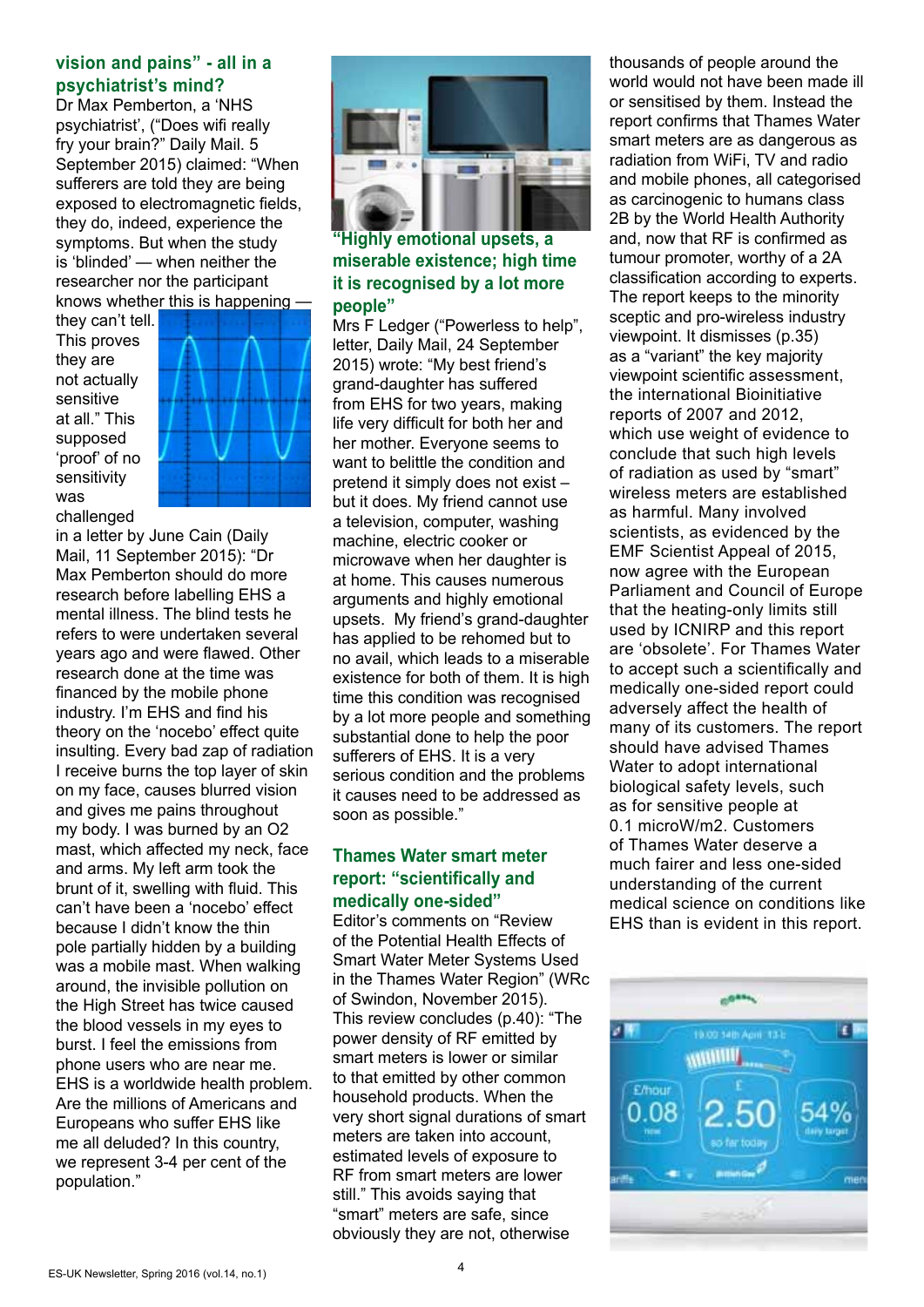#### **NHS PROMOTING 2B CANCER RADIATION IN ALL HOSPITALS**

#### **2B cancer radiation: "turn the whole NHS estate into a massive free Wi-Fi zone"**

"Every hospital and GP surgery in England is likely to start providing free Wi-Fi in a move by the NHS to keep patients entertained and help doctors and nurses use much more technology in their work. The government's National Information Board (NIB) has commissioned a feasibility study into the viability of turning the whole NHS estate in the country into a massive free Wi-Fi zone. The Mount Hospital in Leeds is about to start offering not only free Wi-Fi to older patients with dementia and mental health problems in four of its wards, but also to provide tablet computers for them and their carers to use to help pass the time. Tim Kelsey, NHS England's national director for patients and information, who chairs the NIB, is keen on the idea. The pan-Whitehall body, hosted by the Department for Health, sets the strategy for transformation. Kelsey added: "We have a huge opportunity here and a moral responsibility to look at how we can improve access to digital health services."" (Denis Campbell: "Hospitals and GPs to start providing free Wi-Fi" The Guardian, 17 June 2015)

#### **2B cancer radiation "in all NHS buildings"**

"Free Wi-Fi is to be provided in all NHS buildings in a bid to improve medical treatment and patient experience, said Jeremy Hunt, the health secretary. Cash is being made available from a £1bn technology fund to improve a patchy service. The move was recommended in a report commissioned by the government and Martha Lane Fox, when she was the UK's digital champion, on improving the use of online technology in the health service. No deadline has been set for it to be available throughout the NHS but the government expects it to be "digital and paperless" by 2020." (Press Association: "Free Wi-Fi to be rolled out across the NHS" The Guardian, 21 December 2015)

#### **NHS 2B cancer radiation "devices on the wrist" for ill patients**

"Devices worn on the wrist like the ones that record your heart rate, calorie intake or distance run have a vital part to play in securing the NHS's future, the service's medical director says. Prof Sir Bruce Keogh believes that gadgets similar to fitness trackers, and others resembling games consoles will revolutionise the monitoring of patients' health, especially those with a serious condition." (Denis Campbell: "Prof Bruce Keogh: wearable technology plays a crucial part in NHS future" The Guardian, 17 January 2016

## READERS' COMMENTS

#### **Directory**

A directory of hotels and accommodation with reduced or no radiation is available on: http:// hotels-ohne-wlan.com/en/

#### Proof for other conditions with conscious symptoms?

How are drugs allowed to be marketed for something that noone else can either feel or prove - i.e. headaches? Isn't there an important connection here with electrosensitivity symptoms like headaches, regarding 'proof'?

#### Guantanamo compensation – for EHS too?

If Guantanamo detainees are allowed compensation up to £1M for being restricted in movement and tortured against their will, what about people exposed to electromagnetic pollution who are tortured against their will and have their movement restricted?

#### Protect your whole body!

I felt severe stabbing pains around my heart when hundreds of people on an aircraft, which had been delayed for hours on a

runway, were suddenly all allowed to switch on and use their mobile phones. This was despite wearing a silver-mesh protective jacket covering my upper body from the waist to the neck. This suggests that electrosensitivity symptoms can be caused by radiation attacking any unprotected area of the body and then being transmitted to areas sensitive to electric effects like my heart.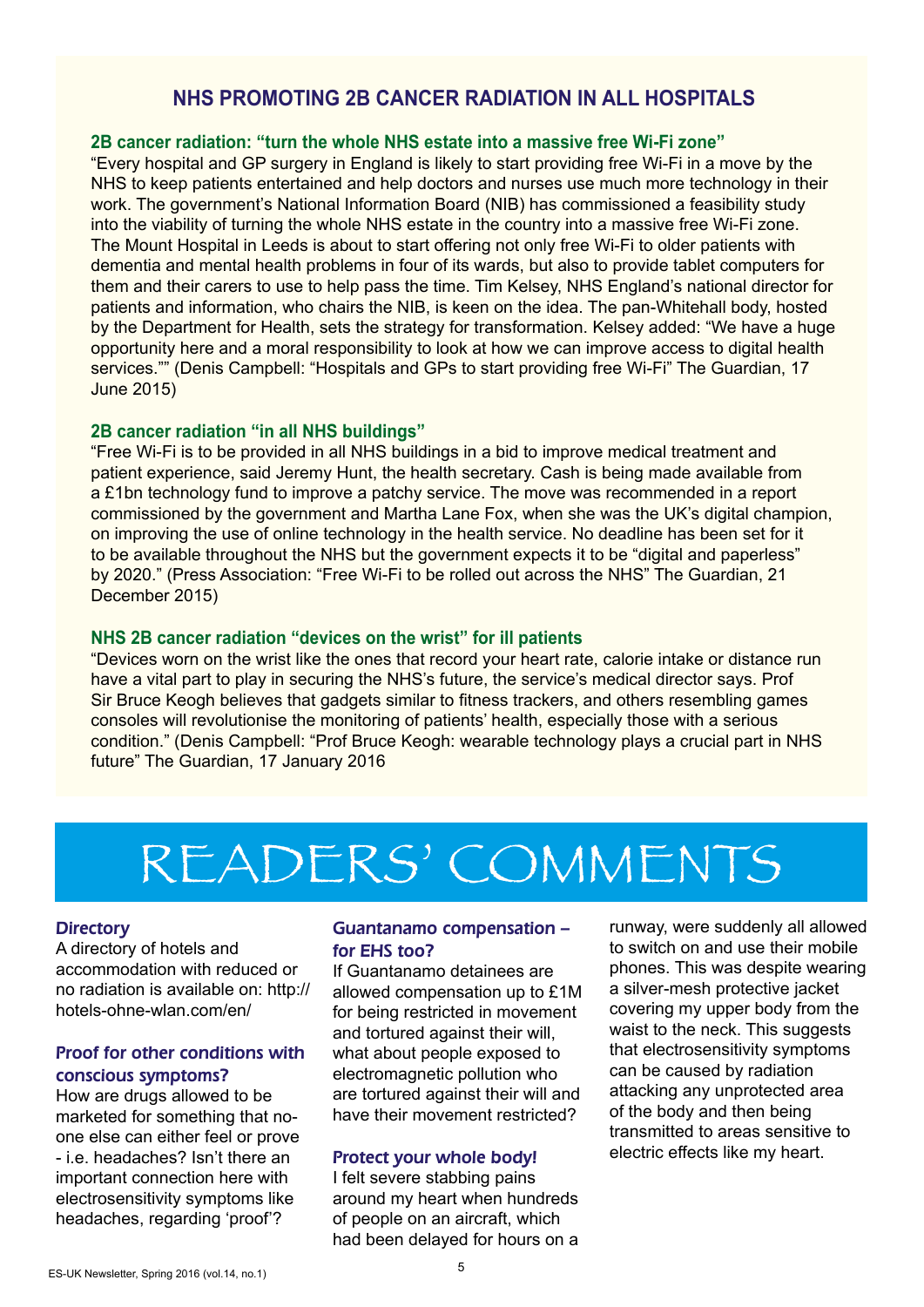#### Tractor wireless harm

In 2014 I felt "electrocuted" when in a transit line between a tractor's wireless transmitter and the receiving-mast, in the field opposite to my house. Whilst the signals emitted cause me several health problems at all times, over the course of time since last year I have observed that the effects are very much worse ("thumps" to my head, & 'interference' to my eyes; I also become completely 'zapped' of energy and all my muscles become weak) when the tractors are working below (or near to) the powerlines which supply my property. I am also affected even when only one tractor is working, which therefore is presumably caused by the GPS system being used (below/nearby the powerlines). This has all been particularly evident during the present 'Harvesting' season.



#### Mobile in the next room: "like a heart attack"

I was sitting at work as usual when I suddenly felt very sharp stabbing pains around my heart, unlike anything I've experienced before. I first thought that this could be the start of a heart attack, but I otherwise felt fine. I then wondered whether someone in an adjoining room was using a mobile phone and so I checked on my meter. The area is usually almost free of radiation, and has posters asking people to switch off their mobiles, but the meter recorded sudden spikes up to 0.21 V/m typical of a mobile call, which coincided with, or just followed, my sudden searing pains. These pains then all suddenly stopped and the meter similarly showed that the person nearby had stopped making a call on their mobile.

#### Taxpayers liable for neurological and cancer effects, as in "rats and monkeys"?

All the UK's 650 MPs were given an iPad Air 2 with WiFi and Cellular. This has a body SAR of 1.18 W/kg (US) and 0.99 W/kg (EU). In contrast the Seletun nonthermal long-term limit is 0.003 W/kg. Why did MPs get these iPads against the established

non-thermal safety limits? Why do they accept SAR heating limits from 1982 based on the disruption of foodmotivated behaviour in



rats and monkeys? If tax-payers' money was used to buy the iPads, are taxpayers liable for the neurological and cancer effects which MPs could suffer?

#### Virgin trains' awesome radiation: over 8,000 times too high

On a recent Virgin train my meter showed 800 uW/m2 to 7,000 uW/ m2. The biological limit (Building Biology and EUROPAEM) is 0.1 uW/m2 for sensitive people. Thankfully it was a relatively short journey.

#### Trees doomed by phone masts and WiFi?

In the last few years many species of trees have begun to succumb to potentially fatal diseases, perhaps the result of weakened immune systems from ambient radiation, as predicted by scientists. What would life be like without olive, juniper, ash, oak and horse chestnut trees? It's not just the humans and bees whose immune systems are weakened. And it's not just the fault of imports, since 95% of olives are around the Mediterranean and could be wiped out.

#### Global and human warming?

If the UK government, following ICNIRP, are worried about mobile phone and WiFi radiation heating a human by 1 degree, what about global warming, where the increase is to be limited to 2 degrees? Some scientists think that man-made radio radiation already accounts for 1 to 2 degrees of global warming.

#### The Times: hidden radiation?

A reader notes that The Times of London seems to censor reports on the established dangers of WiFi and mobile radiation. Unlike most other UK papers, it did not cover the very sad story from the inquest on Jenny Fry on 30 November, but a few days later reported a story from 2009: "A stretch of road in Willmering, Bavaria, Germany, where there was a "spate of deadly crashes in ten months with no obvious pattern", has been free of accidents for six years since 2009 after the town council paid Helmut Gebert, a local water diviner, €1,800, after he offered to solve the problem. Mr Gerbert, 47, explained: "In this area several water channels run, and in conjunction with mobile phone towers the radiation was increased. So I have neutralised the rays." He hung wooden boxes, containing a circular white dish with a metal pole projecting from the centre, from three trees next to the road, saying that left turn of the water radiation conflicted with the rightward motion of out bodies' inner cycles, temporarily distracting tired drivers." (David Charter: "Bavarian road plagued by fatal accidents 'cured' by mystic" The Times, 5 December 2015). [In the UK it has been suggested that some unexplained fatal accidents seem to have occurred where Tetra lines between Tetra masts cross roads – Ed.]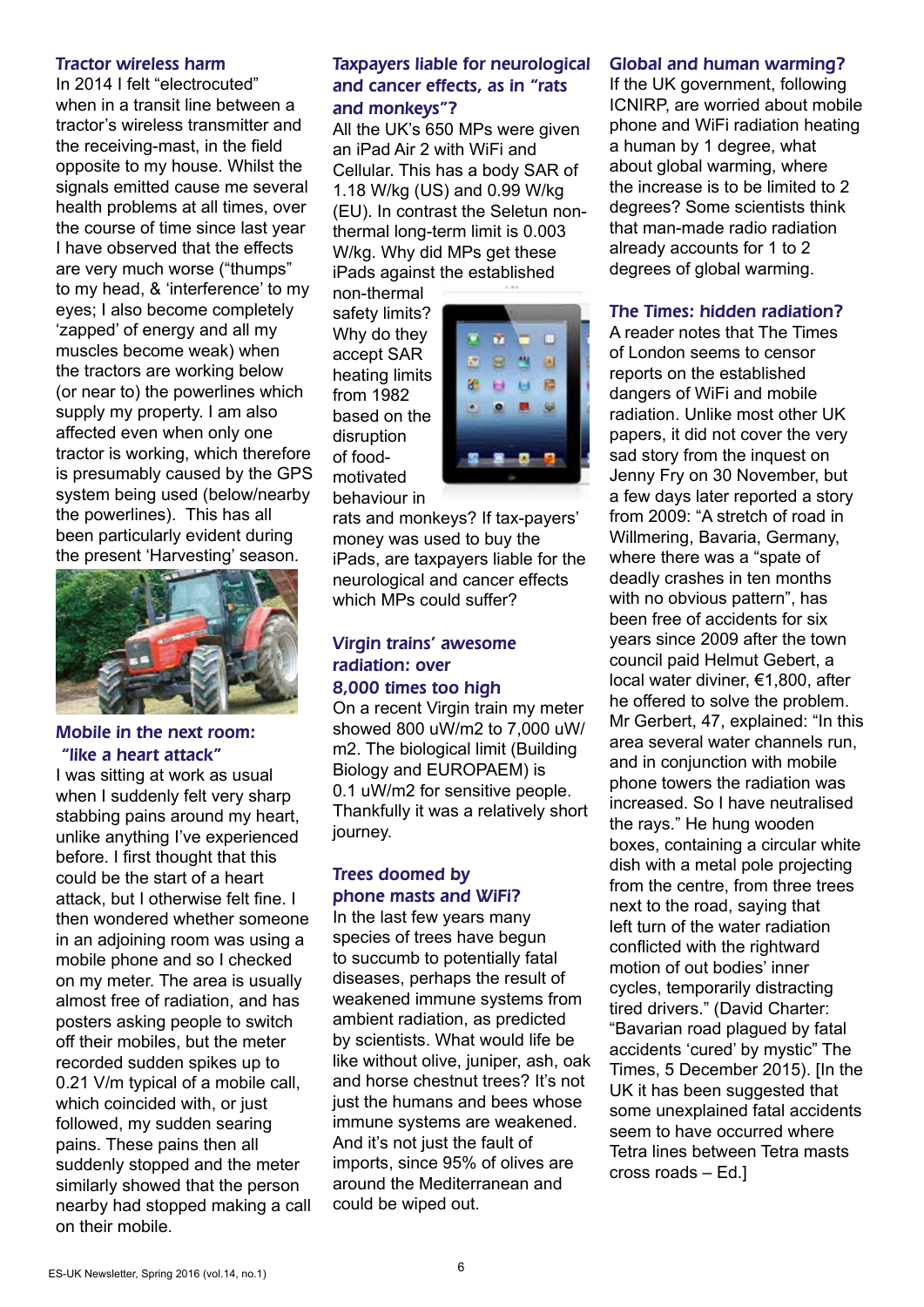### JENNY FRY

#### **Deepest sympathy**

The ES-UK community wishes to express its deepest sympathy to the parents, family and friends of the late Jenny Fry. The loss of anyone is distressing, but especially in these very tragic circumstances.

#### **Reactions**

Many people were shocked and horrified that a school could allegedly require a pupil who was allergic to an environmental toxin like WiFi to be constantly exposed to that toxin and then punish her for lapses in concentration and health when she was exposed. The ultimate source of the problem may lie in the advice given to the school by the Department of Health and its agency, Public Health England. Medical experts have noted that these lack a thorough and up-to-date knowledge of the condition of EHS and rely on outdated and prowireless industry views and those of ICNIRP and the AGNIR report of 2012, which still deny 'consistent' or 'overall' evidence for health effects like EHS. Such minority viewpoints seem to lack the input of the medical doctors who regularly diagnose and treat people with EHS, although this could be easily rectified.

#### **The way forward**

Jenny's mother, Debra Fry, has been exemplary in seeking to bring something positive out of such a devastating tragedy. She has been willing to be interviewed on radio, TV and in the press, expressing herself in a calm and thoughtful way. The tragic story went around the world and challenged many who had so far not examined the evidence on EHS and the dangers of WiFi.

Three themes come from many of these reports. (1) It is the duty of schools to safeguard children with sensitivities to toxins like electromagnetic fields and radiation.

(2) It is the duty of government to protect and warn its citizens using up-to-date information based on best medical practice from doctors who diagnose and treat children and adults with EHS. NRPB/ HPA/PHE with the Department of Health have been informed about real EHS for over 10 years. (3) No medical expert can say that WiFi and similar radiation has no effect on humans, since many thousands of studies worldwide have shown that it does and many thousands of injured people are living testimony to its harmful effects.

#### **"WiFi should be restricted in schools": death of Jenny Fry**

The parents of a 15-year-old schoolgirl say her school could have done more to listen to her cries for help. Jenny Fry, a pupil at Chipping Norton School, was found by her mother, Debra Fry, hanging from a tree at Brooke Woods at 4.20pm on Thursday 11 June 2015. The inquest at Oxfordshire Coroners' Court on 19 November heard how Jenny, who was described as intelligent, non-judgemental and organised, had not been seen since leaving home to go to school that morning of, although she did not get on her bus to school. A police statement said at 9.36am and 10.05am she sent a text to a friend about her intentions and stating where she was. Her friend did not have her phone with her that day.

Mrs Fry and Jenny's father, Charles Newman, say they will continue their campaign to have the dangers of WiFi in schools addressed. During the inquest, Mrs Fry said Jenny had first started showing symptoms of electro-hypersensitivity (EHS) around November 2012, including tiredness, nausea, headaches and bladder problems. It was the time Jenny's parents briefly had WiFi connected to their home and, said Mrs Fry, that Chipping Norton School had WiFi installed. "Jenny was getting ill and so was I. I did some research and found how dangerous WiFi could be so I had it taken out of the house. Both Jenny and I were fine at home but Jenny continued to be ill at school in certain areas. She was receiving lots of detentions, not for being disruptive in class or misbehaving, but often because she used to take herself out of the classroom to find another where she was able to work. She took her schoolwork seriously. "I took lots of information into school to show the headteacher, Simon Duffy, but he said there was equally the same information available claiming WiFi was safe. I also had a heated exchange with teachers telling them Jenny was allergic to WiFi and that it made no sense making her take detentions in rooms that were making her ill. The least they could do was allow her to take them in rooms where she felt able to concentrate, but they wouldn't listen," she said. "I intend to carry on my campaign to highlight the dangers of WiFi. I am not against a bit of technology but I do feel schools should be aware that some children are going to be sensitive to it and reduce its use."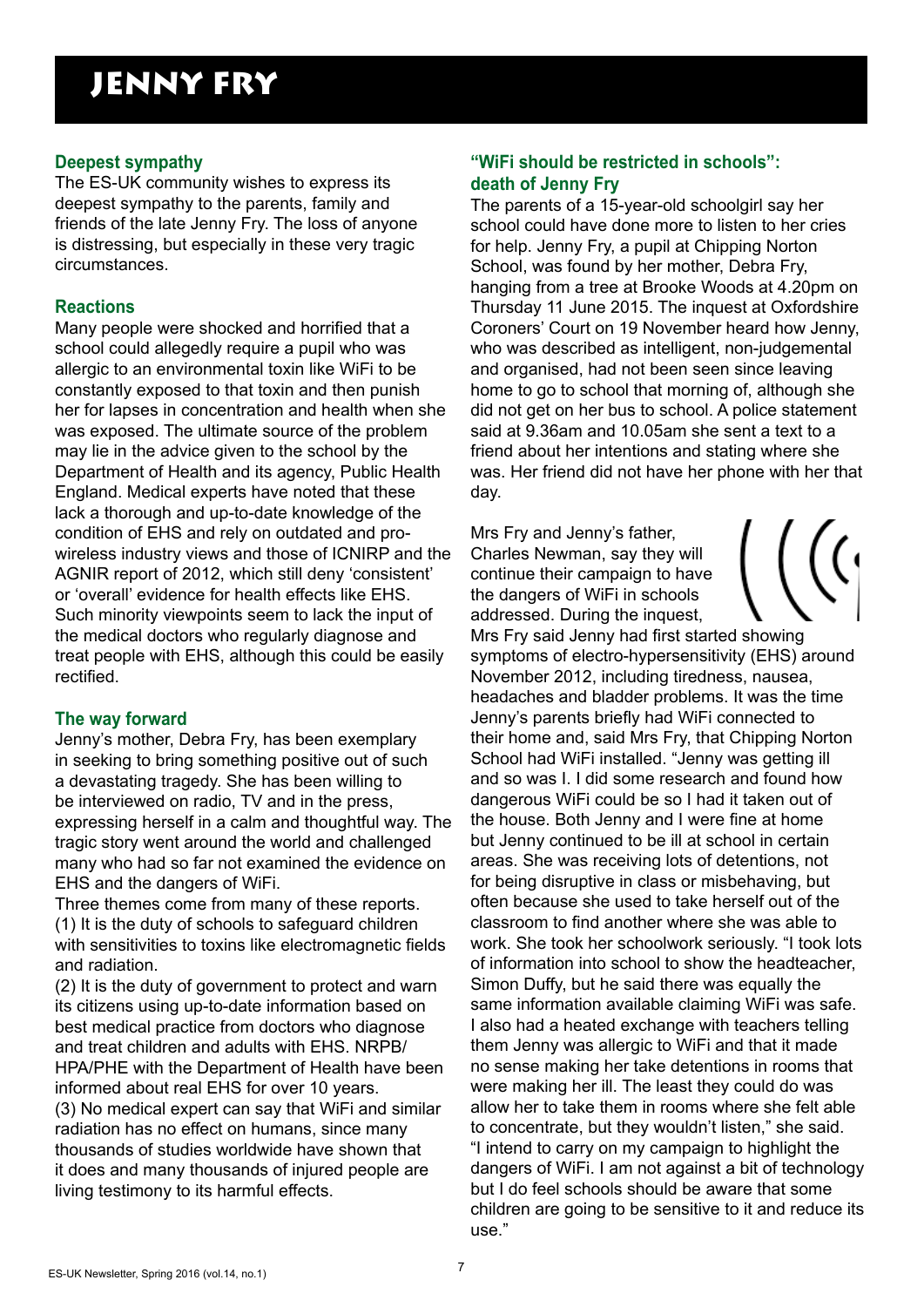Mrs Fry said a lot of countries are taking note of its dangers now. France and Germany have acted to remove WiFi in nursery schools and reduce its use elsewhere. A campaign to offset and reduce radiation exposure in schools has been endorsed by many professionals including Professor Jacqueline McGlade, executive director of the European Environment Agency and Dr Erica Mallery-Blythe, medical advisor for Electrosensitivity UK. "I fully believe Jenny did not intend to take her own life. I think she was frustrated with school. She had not made any suggestions she was thinking of suicide and I believe it was a cry for help." Oxfordshire coroner Darren Salter said he was unable to rule out it was a possible cry for help because of the texts she sent to a friend. He said there was not enough proof to suggest Jenny intended to take her own life and recorded a narrative verdict.

She said the problem she is facing is getting UK GPs to recognise EHS. She is also directing people to websites dedicated to radiation sensitivity. They include ssita.org.uk (Safe Schools Information Technology Alliance) where there is a section in 'videos' by Dr Mallery-Blythe. There is also wiredchild.org/home.html and wifiinschools.org. uk. (Vivien Mason, "Parents of schoolgirl Jenny Fry are campaigning to have WiFi restricted in schools following her death" Cotswold Journal, 25 November 2015)

#### **News coverage of this tragic event**

The following were among many news reports. Most leading UK newspapers seem to have included the news apart, apparently, from The Times and The Guardian.



Daily Mail: "Schoolgirl, 15, found

hanged after 'developing an allergic reaction to the WiFi at her school'" 30 Nov.

Irish Daily Star: "Body of teen girl with "rare allergic reaction to WiFi" found hanging from tree" 30 Nov. Mirror: "Schoolgirl found hanging from tree after suffering from 'rare allergic reaction to WiFi" 30 Nov. New York Daily News: "Parents of British teenager who committed suicide say 'Wi-Fi allergy' is to blame in death" 30 Nov.

New York Post: "Teen who was allergic to WiFi commits suicide: mom" 30 Nov.

Sun: "Schoolgirl killed herself after 'WiFi allergy made her life misery'" 30. Nov.

Daily Telegraph: "Mother claims wifi allergy killed her daughter and accuses school of failing to safeguard children" 1 Dec.

Evening Standard: "Schoolgirl 'killed herself

because of sensitivity to wi-fi', mother claims" 1 Dec. Independent: "Schoolgirl Jenny Fry found hanged after 'suffering from allergy to WiFi'" 1 Dec. News Corp Australia: "Schoolgirl took her own life after 'Wi-Fi allergy made her life miserable'" 1 Dec. RT news: "Schoolgirl found hanged after 'allergic reaction to school's WiFi'" 1 Dec.

SFGate: "Woman says Wi-Fi allergy killed her daughter" 1 Dec.

msn News: "Wi-Fi Allergy Compelled A 15-year Old To Commit Suicide?"

Belfast Telegraph: "Mother claims daughter's 'allergy to Wi-Fi' led to her death, calls for it to be removed from schools" 2 Dec. 2015.

BBC South: interview with Debbie Fry: "Mother calls for school wi-fi ban" 3 Dec.

ITV news: "School wi-fi led to death of my daughter, says mother" 4 Dec.

BBC Radio Oxford: 17 minutes interview with Debbie Fry, 9 Dec. 2015.

Boil The Frog Radio: "Jenny Fry Teen Suicide Due to WiFi" 7 Feb. 2016.

#### **Comments in news reports**

Dr Sun: "some people are highly sensitive to magnetic fields" (New York Daily News) "Neurologist Dr Dexter Sun of Lexington Neurology Associates and a professor of neurology at Cornell University Medical College, isn't sure, either, but he said he does have patients who complain of the ailments ascribed to EHS. "The scientific community is still debating: is it real or not real," Sun said. "We should have more investigation and serious consideration for researching this field and we don't know why some people are sensitive to it." He acknowledges that some people are highly sensitive to magnetic fields, and though previous studies of cell phones found that they were not an inducement for brain tumors, Sun also raised the spectre that no one knows the long-term effects of any of this technology. "The issue is so hard to prove," Sun said. "People can have a lot of stress and depression. There has to be some evidence to prove it is Wi-Fi induced, otherwise it is very scary. It needs much more research. Maybe that girl was hypersensitive to a magnetic field. It is hard to prove and so far we don't have the scientific data to prove it."

John Harris, a Yale University physics professor, also did not discredit the syndrome, and notes how many of the symptoms are similar to stress. The sensitivity could be to a range of electromagnetic

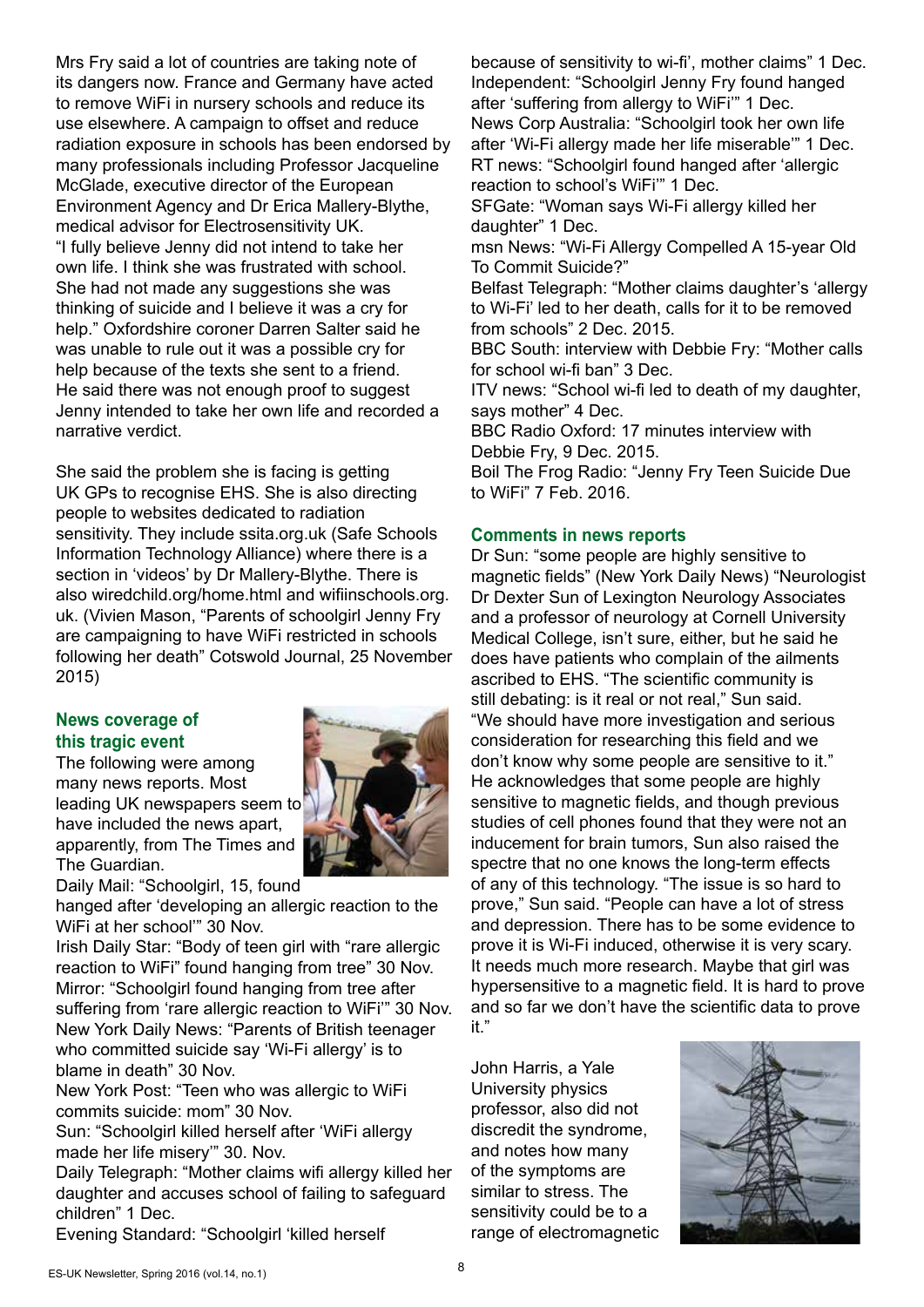waves. Some countries are more open to the syndrome as a quantifiable medical issue. France, for example, recently awarded a woman \$900 a month in disability because of her ailments with electromagnetic hypersensitivity."

#### **"If someone had a peanut allergy you wouldn't make them work surrounded by peanuts"**

(Daily Telegraph) Debra Fry: "Jenny left letters for us where she said she couldn't cope with her allergies from wifi anymore. She left them for us in case things went too far but I don't believe she wanted to die. She wanted to do well at school and go to university but she knew Wi-Fi was having a bad effect on her studies. It got to the stage where she would hide herself away in unused classrooms in the school to work just so she could escape the Wi-Fi. In the classroom she had a seating plan but if she was near where the router was she would suffer headaches and feel very hot and bothered. As soon as Jenny walked away from a router she felt instantly better so she was almost hunting out areas of the school which weren't covered by Wi-Fi just to do her work. I remember saying to the school 'if someone had a peanut allergy you wouldn't make them work surrounded by peanuts'.

Just because Wi-Fi is new and all around us doesn't mean it is safe. Wi-Fi and children do not mix. Much more research needs to be done into this because I believe that Wi-Fi killed my daughter."

#### **"Too much money in WiFi to take the problem seriously"**

(Comment, Daily Mail, 30 November 2015, by 'JohnCalvin' of Chester): "In 2003 I installed a WiFi router in my home. Within a month my wife (a doctor) developed a serious arrhythmia and I began to experience difficulty



in concentration. We removed the WiFi and hardwired the system and the symptoms gradually disappeared. However I taught in a school which had a WiFi transmitter in the classroom immediately above my own. At the time I was assured it had been turned off at my request, but 6 weeks into term I developed problems concentrating and memory began to suffer. The router was still working. Neither I nor my headmaster knew this. I can still remember the shock on his face when I told him it was on. For the first time he realised that the problems it was causing me were not a product of my imagination. The school were sympathetic and reduced the WiFi footprint. There is too much money invested in WiFi for the authorities to take the problem seriously. Sadly this child's death will not be the last and there will be many who suffer in silence."



#### **Confusion between Electrosensitivity and Electrophobia**

BBC Radio Scotland, the Kaye Adams Programme, on 2 December 2015, included an excellent 10 minute presentation by Dr Erica Mallery-Blythe, medical adviser to ES-UK, on the established dangers of EM exposure and the established symptoms and illnesses caused by them, including EHS and cancers like glioma. She explained how leading experts now say that new evidence means that EM exposure should now be classified as a class 1 certain carcinogen.

Her sound medical presentation was described as "a bit sad really" by the psychiatrist Prof. Sir Simon Wessely. His critics claim he has still not apologised for his psychological explanation for illness from the Camelford water poisoning, even though the government apologised in 2013. He ignored all the established medical science since the 1930s on real electrosensitivity. Instead he seemed to be talking about a different condition, electrophobia, which he said depended on conditioning by people talking about electrosensitivity. He said he had no idea why the French government banned WiFi and that the UK's Department of Health has refused to fund further research. He claimed there was "no link" with glioma. He said the all-clear claims based on a "bigger picture" were "unbiased", even though these seemed to coincide with the views of the pro-wireless minority group of sceptic scientists and activists. He seemed to be talking about electrophobia and not real electrosensitivity when saying: "There's no way round those 50 studies except to say people get symptoms but the symptoms are not due to EM frequency." This led him to say it was "easy to condition people into believing that things like this are making them ill and then they become ill." The latter condition, of course, is not established real EM sensitivity, but fear or electrophobia. Finally he admitted that if there was a risk, presumably of real sensitivity rather than his electrophobia, "we should ban these things". [It would be better if the BBC had speakers discussing the same medical condition, not two distinct conditions. It was no surprise that by the end the presenter seemed confused, doubtless like many listeners – Ed.]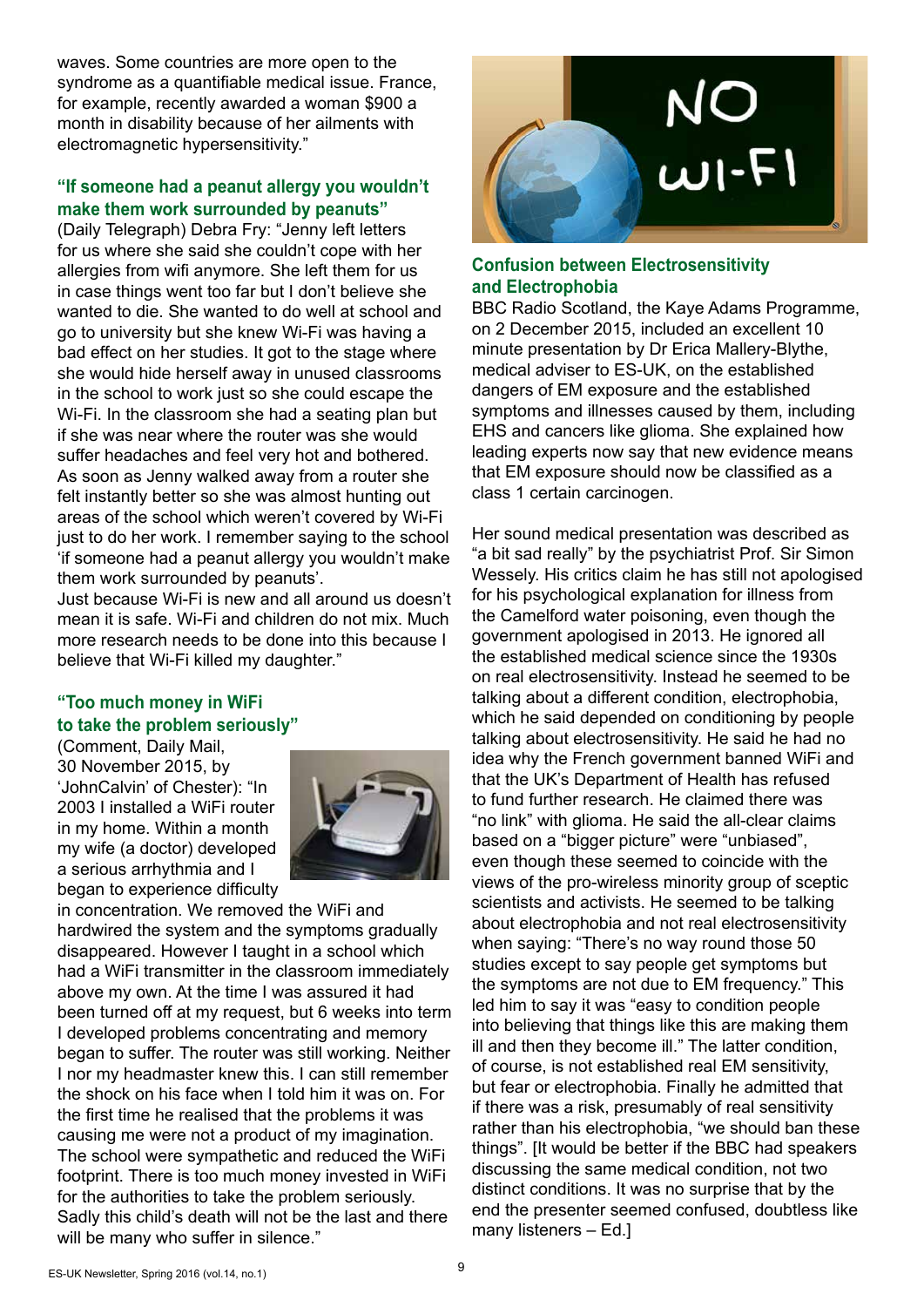#### **Powerwatch: rising brain tumour rate - "Wessely was wrong"**

"Based on UK ONS data on all ICD-10 C71 malignant primary brain tumours the Age Standardised Incidence Rate (to the 2013 European Standard Population) rose from 7.97 cases per 100,000 people in 1995, to 8.65 per 100k in 2013. This is an Average Annual Percentage Rise (AAPC) of 0.32% (95% CI 0.13 0.52) with actual p<0.005 (i.e. very significant, though not a large rise). So Wessely was wrong. There are lots more annual cases (rising from 3411 to 4282 cases, mainly due to the aging population) and even the overall age standardised incidence rate shows a significant rise. There is also a rise in ICD-10 D43.0 and D43.2 categories (from 319 to 450 cases) which have no biological / histological information recorded on file. There is no sign of any decrease in brain tumours. Wessely was wrong."



## BOOK REVIEWS

#### **Benjamin Nowland: "Playing God – Biological and Spiritual Effects of EM Radiation –**

**A Journey of Discovery"**  (ISBN: 978-1925341249, 2015) Dr Andrew Tressider's review: This excellent short book describes the author's journey with Electromagnetic Smog in Sydney, his realization that he had to take responsibility, and his journey forwards. He delineates his human needs that were impacted during the acute phase of what he terms



as 'radiation pollution sickness' as being his Health, **Spiritual Connection** and Freedom. This is a readable and inspiring book, that

helps us understand a framework of causation in a quantum universe where everything is a vibrational pattern. His framework of susceptibility is the 4 E's: Empathic sensitivity, Exposure, Emotional stress, Environmental toxins. He notes a five-stage pattern of decline: denial, frustration, correlation, loss and depression. He looks at the body-mind as a coherent pattern of vibrational health. He looks at the biology and science involved in a breakdown in health, and restoration, including useful critiques of many methods he has tried, from shielding to earthing and others. All in all, this is an excellent educative overview of the problem, with some wise thoughts and concepts. Nutritional deficiencies are not covered in this edition, and need attention by another author.

**Dr Martin Blank: "Overpowered: The Dangers of Electromagnetic Radiation and what you can do about it"** (ISBN-13: 978- 1609805098, 2014) Dr Andrew Tressider's comment: A scientist's overview of the harms and politics of Electromagnetic effects on biological organisms, especially humans. "Houston, we have a problem…." Just to note that this excellent book, published in 2014, is now available in

paperback.

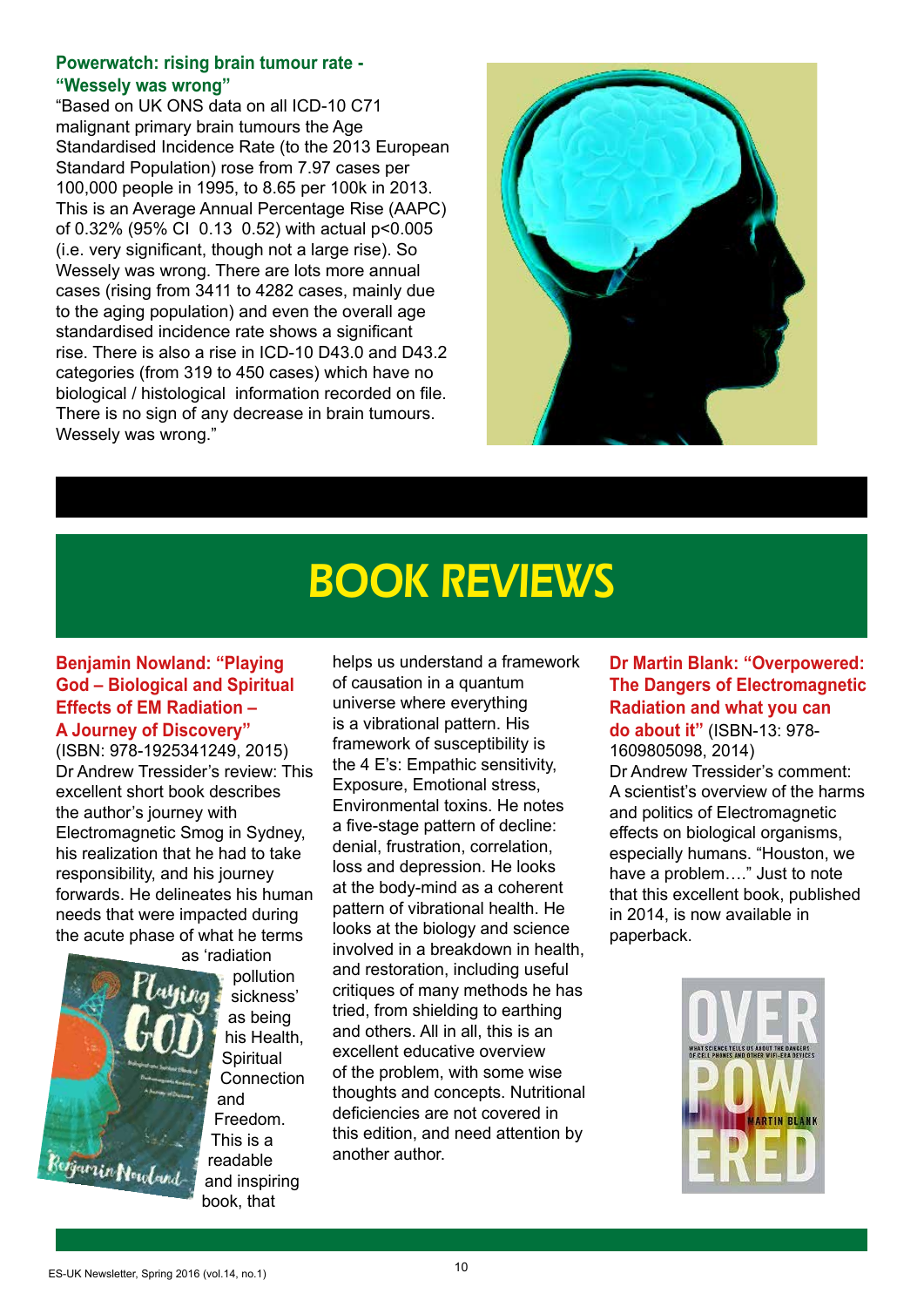#### **Dr Sarah Myhill: "Sustainable**

**Medicine"** (ISBN 97817810329) Lorna's review: Up to the present time our health services and medical training were designed largely to deal with acute conditions, and because they did

it well we assumed that they could cope with the present epidemic of chronic disease. Sadly this has



proved not to be the case. On the whole the orthodox strategies of operations and pharmaceutical drugs often fail to produce the desired results. Dr Sarah Myhill, in her new book, tackles the problem head on by declaring that suppressing the symptoms of chronic illness can be even more dangerous than smoking. She claims that chronic metabolic disease is caused by a combination of our own habits, diet, drink, smoking and drug misuse, and toxic pollution of all kinds generated by our western life style, and that it can be cured by making changes which enable the body to cure itself.

Dr Myhill's chief interests are CFS/ ME and pesticide poisoning, so you may wonder why I should recommend this book to sufferers from EM radiation, but it seems that the body has only a limited number of responses to any assault from external toxins, and very distressing they are. Treating each symptom individually does not restore health and persistent sufferers are sometimes referred to psychiatrists who might suggest to the patient that their illness is "all in the mind" without inquiring into the causes of their problems. This can induce acute mental distress in patients, which in turn supports the idea that they are indeed insane. Professor

Olle Johansson has pointed out that it is most unlikely that a significant proportion of the population should have become insane since the beginning of the 21st century, coinciding with the spread of universal wireless communications. Yet there is a grain of truth in that diagnosis, although it is not so much our brains as our immune system which responds in panic to the assaults of electro-pollution and poisons in our western environment.

Dr Myhill explains clearly the mechanisms with which the body tries to defend itself and the often unwanted symptoms which they cause. The remedies she recommends are asking the right questions and then applying changes to diet and life style together with a great deal of common sense. The book is divided into topics from symptoms to treatment, with a final chapter devoted to case histories. There is a comprehensive index so as well as being a good read it is also useful for reference. There should be a copy in every home.

#### **Thilde Jensen: "The Canaries"**

(ISBN: 978-1628473742) "Today, man-made chemicals infiltrate our every breath, and electromagnetic emissions from wireless devices bombard us everywhere. After being struck down by the condition referred to as Environmental Illness, the photographer discovered a subculture of fellow sufferers leading remote, difficult lives. As a result, a growing number of people are developing a disabling disorder referred to as Environmental Illness or Multiple Chemical Sensitivity (MCS), in which the immune and central nervous systems experience extreme reactions when exposed to small amounts of chemicals such as perfume, cleaning products, car exhausts, printed matter, flame

retardants, construction materials or pesticides. Once the delicate chemical balance of life has been broken, there seems no end to how sensitive we can become. Some sufferers even react to electromagnetic fields, food, textiles and light, making life a near impossibility.

Environmental Illness leads to a long trail of loss. Marriages fall apart, careers crumble, friends and family pull away. The person suffering is often forced to leave home in search of chemicalfree housing and clean air. Many end up living as refugees in remote areas out of tents, cars or retrofitted trailers, away from the dangers of a chemical and electrical world they can no longer inhabit. Others are prisoners of their homes. This became my story in 2003 when a sudden development of severe Environmental Illness cut short my career as a documentary photographer. The urban life I had previously navigated with ease was transformed into a toxic war zone. I had to flee my home in New York City as my immune system crashed, forcing me on a surreal journey through a hypersensitive dimension I never knew existed. The years that followed were a lesson in basic survival — camping in the woods, while wearing a respirator whenever I had to return to civilisation. To my surprise, an otherwise invisible subculture of people began to emerge who shared this isolated existence." (Financial Times Magazine, 31 December 2015)

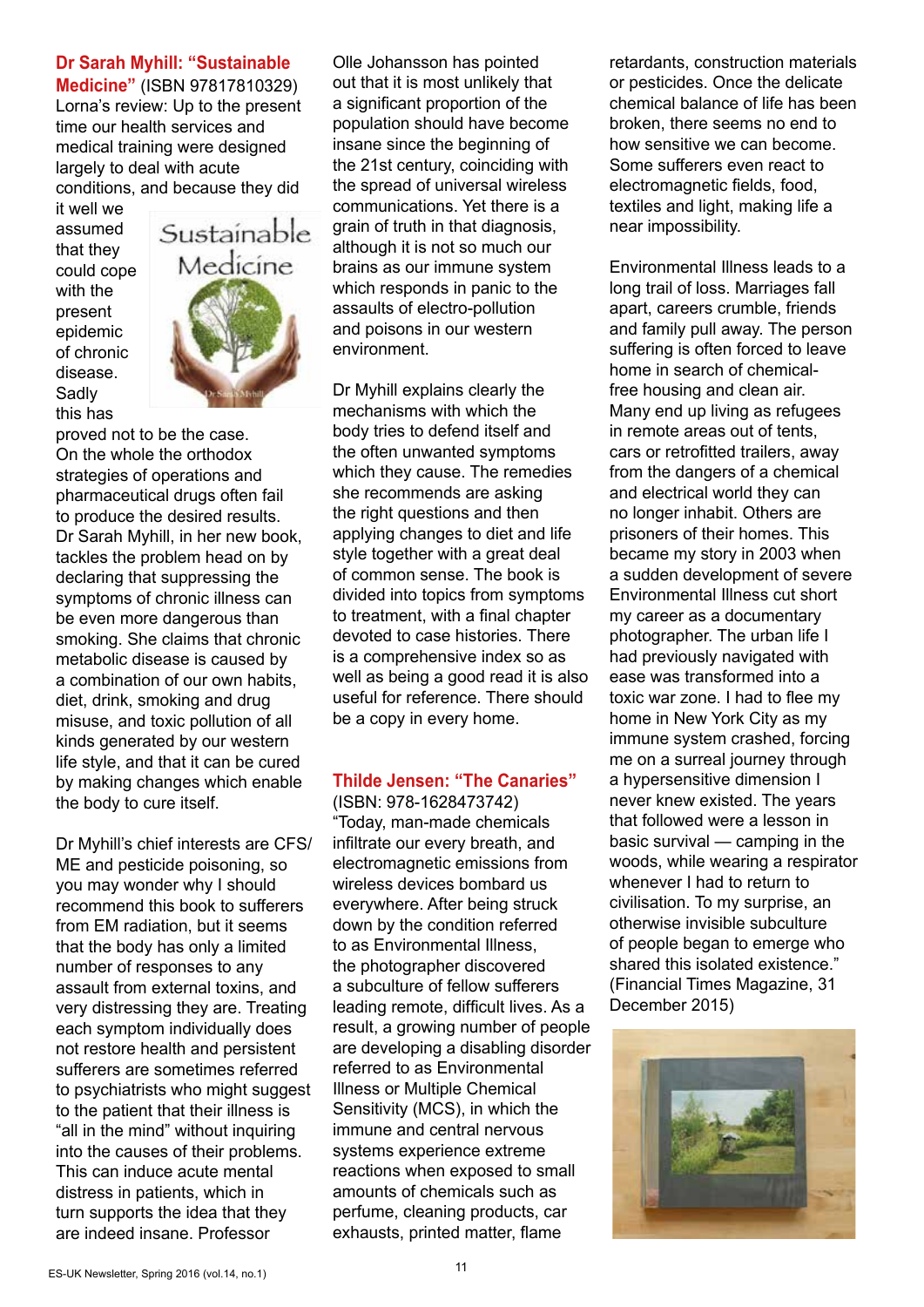### ELECTROSENSITIVITY SCIENTIFIC EVIDENCE

#### **Ten studies on physical EHS**

Reviews on Environmental Health, Volume 30, Issue 4 (Dec 2015): Special Issue: "Idiopathic environmental intolerance" (ed. Dr David Carpenter)

Carpenter DO, Belpomme D: "Idiopathic environmental intolerance", page 207;

Hedendahl L, Carlberg M, Hardell L: "Electromagnetic hypersensitivity – an increasing challenge to the medical profession", p.209;

Carpenter DO: "The microwave syndrome or electro-hypersensitivity: historical background", p.217;

Belpomme D, Campagnac C, Irigaray P: "Reliable disease biomarkers characterizing and identifying electrohypersensitivity and multiple chemical sensitivity as two etiopathogenic aspects of a unique pathological disorder", p.251;

Mortazavi G, Mortazavi SMJ: "Increased mercury release from dental amalgam restorations after exposure to electromagnetic fields as a potential hazard for hypersensitive people and pregnant women", p.287;

Sage C: "The implications of non-linear biological oscillations on human electrophysiology for electrohypersensitivity (EHS) and multiple chemical sensitivity (MCS)", p.293;

Ledoigt G, Sta C, Goujon E, Souguir D, El Ferjani E: "Synergistic health effects between chemical pollutants and electromagnetic fields", p.305;

Johansson O: "Electrohypersensitivity: a functional impairment due to an inaccessible environment", p.311;

Redmayne M, Johansson O: "Radiofrequency exposure in young and old: different sensitivities in light of age-relevant natural differences", p.323;

Belyaev I, Dean A, Eger H, Hubmann G, Jandrisovits R, Johansson O, Kern M, Kundi M, Lercher P, Mosgöller W, Moshammer H, Müller K, Oberfeld G, Ohnsorge P, Pelzmann P, Scheingraber C, Thill R: "EUROPAEM EMF Guideline 2015 for the prevention, diagnosis and treatment of EMF-related health problems and illnesses", p.337 [to be re-issued as EUROPAEM EMF Guidelines 2016].

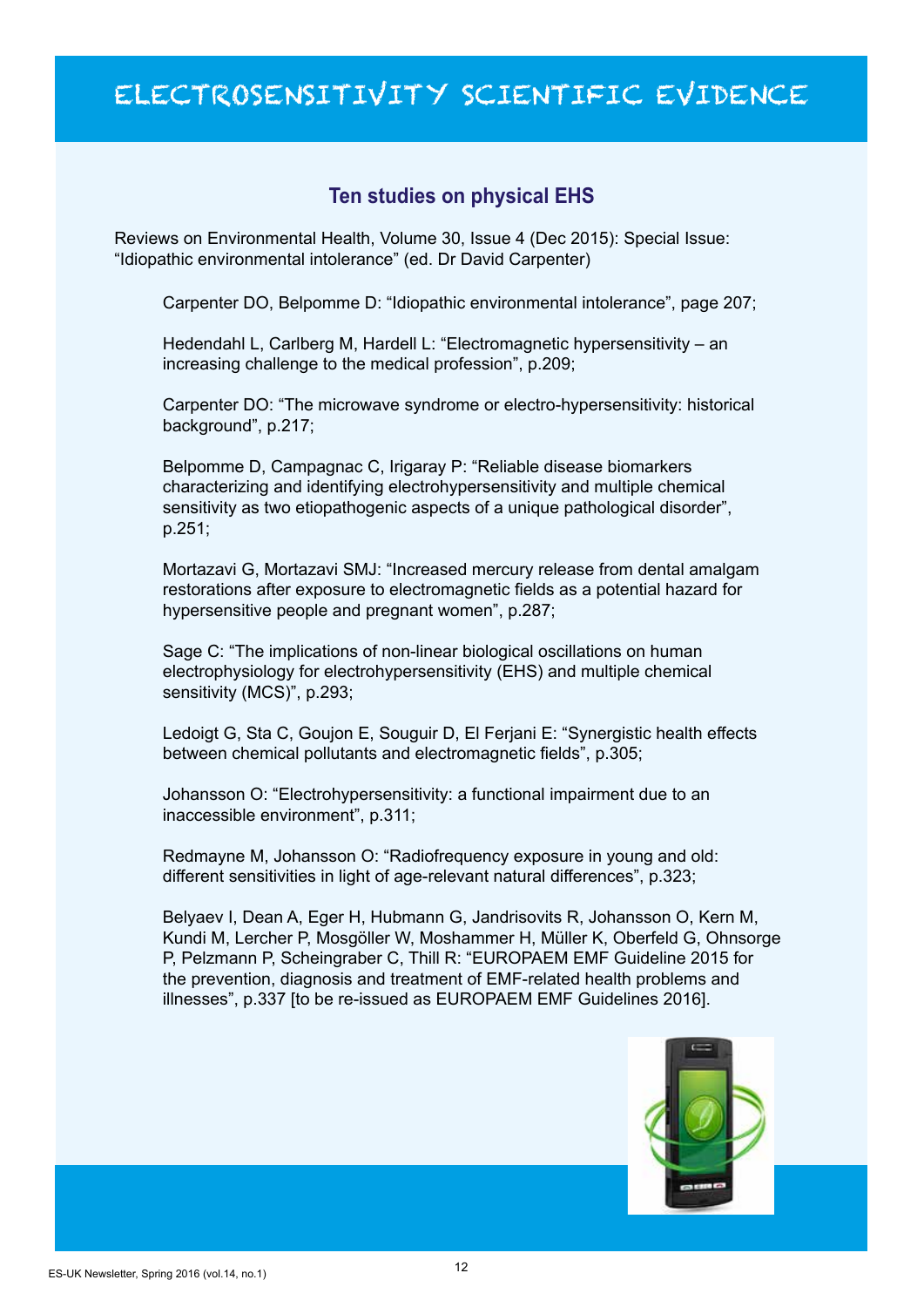## ELECTROSENSITIVITY SYMPTOMS

#### **Typical workplace symptoms of an ES-sufferer**

"I had the misfortune to work last week at a site fairly full with WiFi (2.4 and 5GHz, green to amber lights on the Acoustimeter Mk2). As it was after a longish period without exposure, the effects seemed more pronounced. Outward symptoms after 10 minutes of arriving in the environment included: 1. Feeling uncomfortable; 2. Fuzzy head; 3. Lethargy; 4. Nerve twinges; 5. Pressure in head; 6. Poor coordination; 7. Poor balance; 8. Inability to write smoothly (like dreams where you want to run but have leaden legs, but the same for the fingers); 9. Inability to get all my words out (after periods of not speaking, but if the brain gets engaged with a conversation, this eases this problem a bit); 10. Heart palpitations; 11. Difficulty concentrating; 12. Tunnel effect (tendency to feel self-centred and avoid the rest of the world); 13. Lack of enthusiasm; 14. Difficulty focussing; 15. Abnormal abdomen sensations. In summary, microwave sickness I guess. The most significant effect is the talking (9) and the brain fuzz (2). This repeated itself over four days within 10 mins of entry to the environment. Removal from the environment results in all of the above stopping. I can rule out lighting effects. I believe that others in the vicinity are also affected without realising it, as you can see from their withdrawn



and stressed demeanour. The presence of numerous mobile phones in the area, either in use or not, Wifi connected and pulsing to stations, adds to the problem significantly. If this is happening to me, I cannot imagine the

seriousness of the effect on school children." (ES-sufferer in the UK, February 2016)



#### **"Symptoms of EHS: irritation, headache; mobiles cause damage at genetic level"**

"Experts in India who have been studving such emerging problems (for example, the link between EHS and cellphone usage) say that with the introduction and expansion of wireless communication technologies, complaints related to mobile phones, base stations and gadgets have become more prominent. "The radio frequency EM radiation exposure levels have amplified manifold because of the extensive use of mobile phones and other devices," Neeraj Kumar Tiwari, Assistant Professor, Faculty of Computer Science and Engineering, SRM University, Lucknow, told IANS in an e-mail interview. "Very common symptoms and sensations of EHS are irritation. headache, stammering, hearing loss, dizziness, ringing delusion, disrupted sleep, stress, fatigue and restlessness," he added. Further, at the genetic level, EM radiation from mobiles causes damage if their exposure time and level are high, said M. Y. Khan, Dean, School for Biosciences and Biotechnology, Babasaheb Bhimrao Ambedkar University (BBAU), Lucknow, who has

extensively dealt with the issue as a scientist." ("Can excessive use of Wi-Fi, gadgets, trigger headaches, allergies?" Zee News India, 12 September 2012)

**"Almost everyone is affected by this radiation … Like tobacco and asbestos, a Volkswagen moment will come when the whole world realises what a dangerous game the communications industry has been playing with our health"** "Even though as yet only a very

small fraction of the world's

population are suffering seriously from the man-made EM radiation needed to create this connectivity, there are very



serious and credible concerns that they are only the tip of the iceberg – the canaries in the mines. In other words that, like smoking and asbestos, almost everyone is being affected by this radiation but that, as yet, the damage being done to their health is not being recognised. If you do not believe that these concerns are based in credible science, take a look at the Bioinitiative Report. Twenty-nine independent scientists and health experts from around the world have pulled together thousands of studies reporting on the 'adverse health effects of EM fields (powerlines, electrical wiring, appliances) and wireless technologies (cell and cordless phones, cell towers, WI-FI, wireless laptops, wireless routers, baby monitors, surveillance systems, wireless utility/'smart' meters') … And finally, like diabetes, EM pollution (electrosmog) is a silent killer. Unless you are one of the very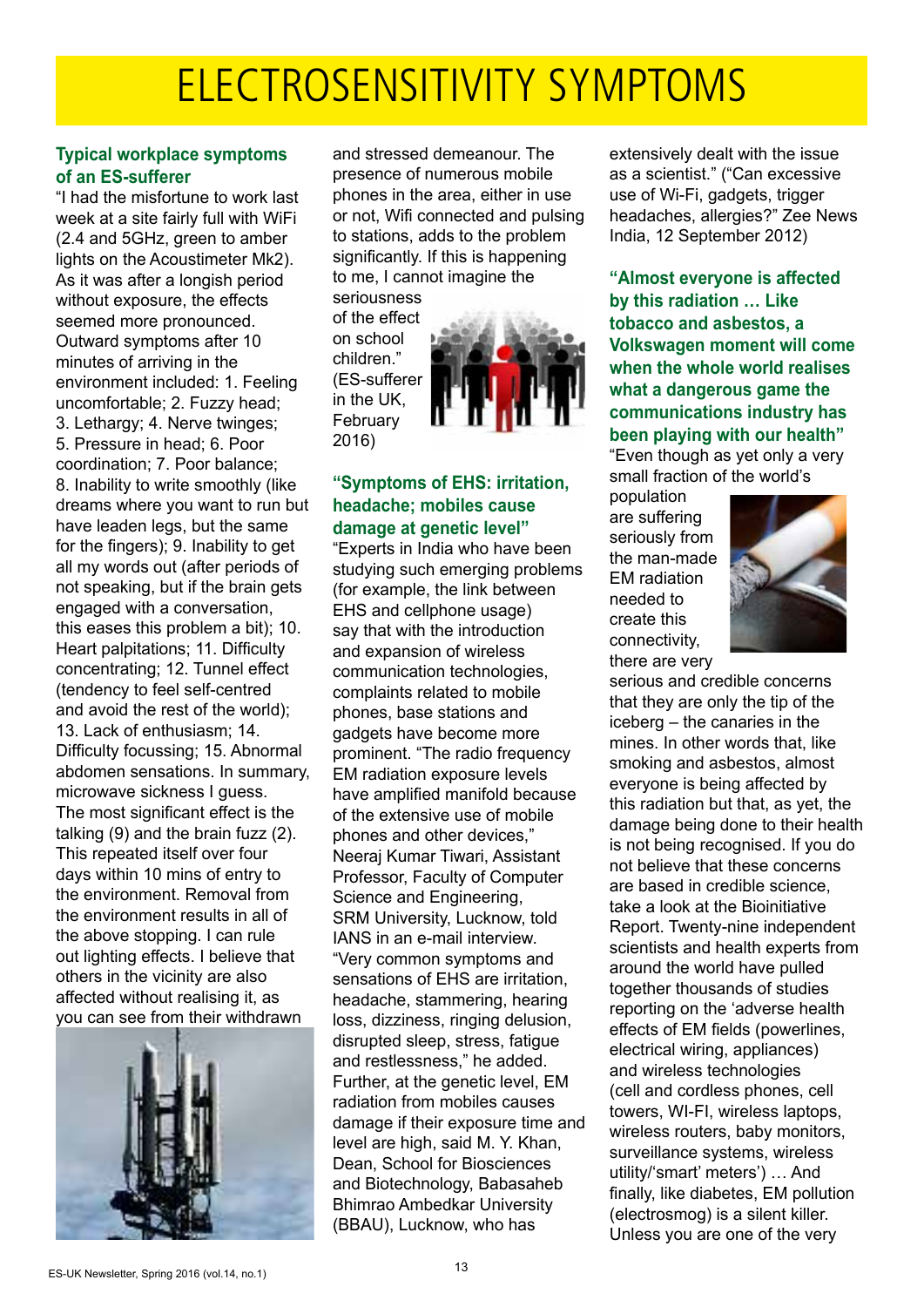few super sensitives you suffer very little in the way of 'symptoms' – until the damage has already been done. At that point you are pushed over the edge into sensitivity, your DNA is damaged, your fertility is reduced, your children are harmed – and you have cancer. Fashion designers will incorporate safety into the latest designs, celebrities will become concerned (I am amazed that Gwyneth Paltrow has not yet become electromagnetically

aware!) – so all of a sudden shielding and electro sensitivity will be all over Instagram and Twitter … And finally, as happened with tobacco and asbestos, a Volkswagen moment will come when the whole world realises just what a dangerous game the communications industry has been playing with our health and will move to a safer and more acceptable way of delivering what we need." (Michelle Berriedale-Johnson, 20 December 2016)



## ELECTROSENSITIVITY 0.1 uW/m2 SAFETY LIMIT

#### **Applying 0.1 uW/m2 in schools, public places and business**

School authorities, public places and employers need to apply the international safety limits for EHS people to fulfil their role in safeguarding sensitive children, visitors and employees, writes the editor. The current international safety limit for sensitive people is 0.1 microWatts per metre squared (0.1 uW/m<sup>2</sup>), as in Building Biology 2008 and EUROPAEM 2015. From July 2016 the UK will, for the first time, have legal backing for EM heating limits,

although these are much higher than biological limits for sensitive people. The heating limits are based on the European Directive of 2013 which specifically mentions non-thermal symptoms near MRI scanners, where high magnetic fields induce electric currents and thus



electrosensitivity symptoms in workers moving nearby.

These notes cover the sensitivity limit of 0.1 uW/  $\text{m}^2$  as regards: (a) the suitability of 0.1 uW/m<sup>2</sup>, (b) practical implementation, and (c) regulatory implications.

#### **A. The suitability of 0.1 uW/m2 1. Is 0.1 uW/m2 set too high?**

The limit of 0.1  $\mu$ W/m<sup>2</sup> is intended to protect a sensitive person. Is it set too high? The now popular 5 GHz WiFi, triggered by smart phones, often seems to work below this level, and below 0.02 V/m, and some EHS people can feel adverse effects at these levels. If safety levels should be set 50-100 times lower than the LOEL or Lowest Observable Effect Level, perhaps it should be nearer to 0.0005 uW/m<sup>2</sup>. If the problem for 5 GHz WiFi is a more bio-active low frequency field, with amplitude modulation at 10 Hz, then more complex meters may be needed.

#### **2. Need for a non-thermal metric?**

The safety level,  $0.1 \text{ uW/m}^2$ , uses power density, sometimes said to be more suited to measuring heating effects, rather than non-thermal effects like EHS symptoms.

#### **3. Need for new meters**

The lowest readings on commonly used radiation meters are 5 to 10 times above this safety level of 0.1 uW/m<sup>2</sup>. Authorities and EHS people need appropriate meters which, for accuracy, may need to go well below this level, and well below 0.02 V/m.

#### **B. Practical implementation of 0.1 uW/m2 1. Danger from mobile phones and tablets as well as WiFI**

It is not just WiFi routers which may break the safety limit 0.1 uW/m<sup>2</sup>. If the school, public place or employer allows people to use or carry some tablets or smart phones, they could be failing to safeguard their EHS pupils or employees. These devices often link to mobile phone masts or form WiFi networks of their own accord.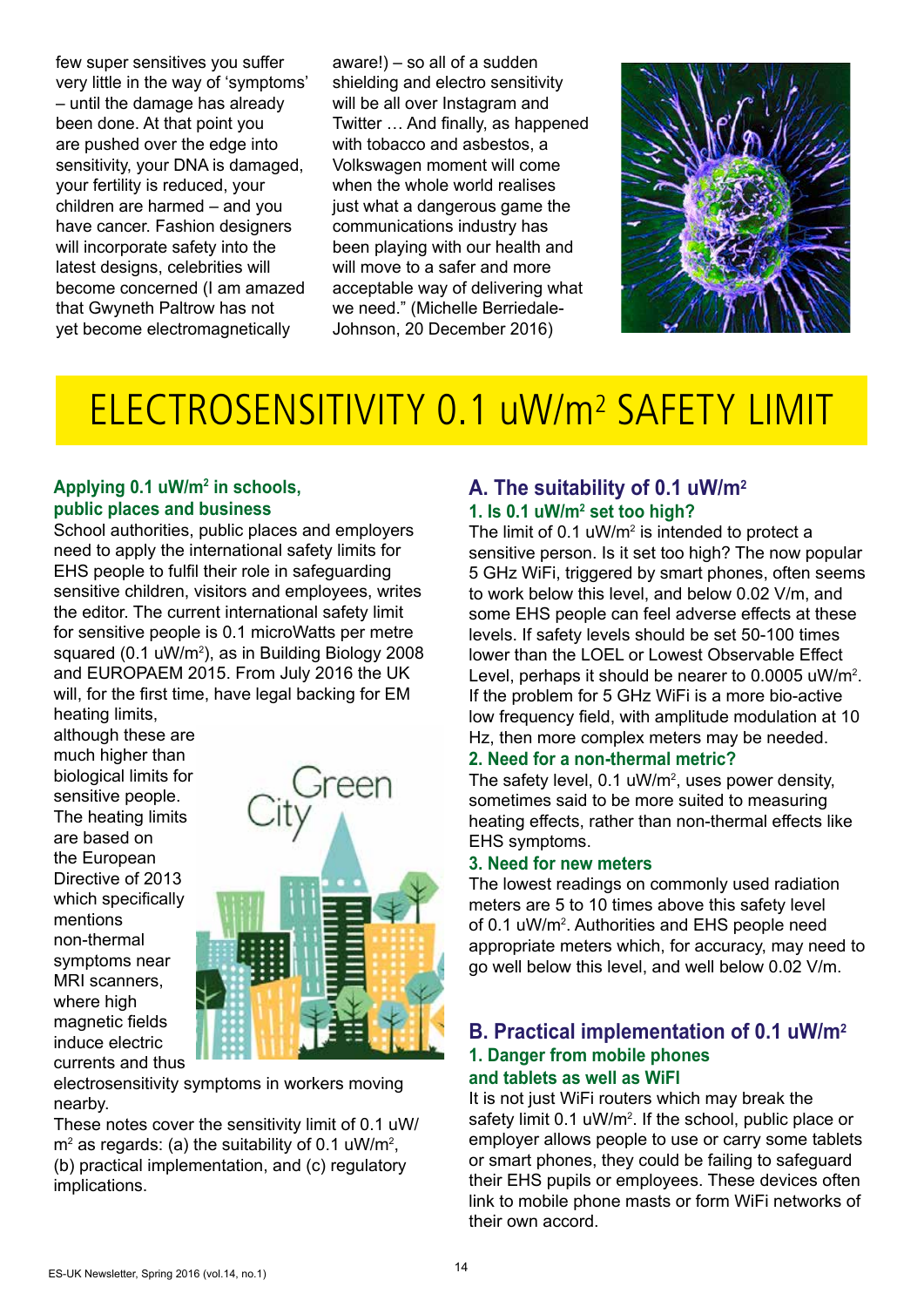#### **2. 'Green' areas in schools, offices and public buildings**

An easy solution to achieve 0.1 uW/m<sup>2</sup> zones is to create designated 'green' areas with WiFi routers switched off, and with notices requiring all radiation devices in airplane mode or switched off completely.

#### **3. Education on radiation dangers**

Most people do not yet know about the health dangers of WiFi and mobile radiation. The UK government's advice to children under 16, warning them to minimise use of mobile phones and similar devices, should be publicised. Parents, employers and doctors also need to be brought up to speed on the established medical science on these dangers. Many other countries are now publicising simple steps to minimise radiation exposure.

#### **4. The national curriculum should include education on EM radiation hygiene**

All children should be taught about the established dangers of electromagnetic radiation and the need to protect people sensitive to it. This would be similar to education on the dangers of drugs, smoking and other environmental hyper-sensitivities.

#### **5. HSE warnings on special conditions, such as implants and dental fillings**

The HSE commentary on the new EM regulations warns employers about people with metal implants, tattoos and metallic dental amalgam restorations. WiFi and mobile phone radiation can leach mercury from dental fillings, so schools and employers should, as in France, be required to post warning notices.

#### **C. Regulatory implications of 0.1 uW/m2 1. Inspections should include the safety limit 0.1 uW/m2**

Ofsted and HSE inspections should ensure safeguarding for sensitive pupils and employees at under the international sensitivity safety limit of 0.1 uW/m2 .

#### **2. Equality, Disability and discrimination**

A school or employer who fails to safeguard an EHS person, by ensuring the safety limit 0.1 uW/  $m<sup>2</sup>$ , should not have the right to discriminate against them and exclude the pupil or employee. The pupil or employee is not to blame; they are not ill, except when made ill by the EM toxin. It is the polluted environment which is responsible for their disability and which needs to be rectified.

#### **3. WHO/ICNIRP warning on sensitive people**



Schools, public places and employers should comply with the World Health Organization's ICNIRP's warning of 2002 that parts of the general population need non-thermal safety limits,

**4. UK government warning: schools should be radiation-free up to 16**



Schools should follow the UK Chief Medical Officers' advice that all children under 16 "should be encouraged to use mobile phones for essential purposes only, and

to keep calls short" (NHS: Health advice on using mobile phones, 2011), by being radiation free, at least up to the age of 16. A former chairman of the HPA stated that children under 8 should never use mobiles.

#### **5. Planning and medical health risks assessments**

All planning authorities should be required to include a public health audit and medical risk assessment before allowing any radiation transmitter, in case of sensitive people resident or working nearby the proposed location.

#### **6. Building regulations**

These should include simple and low-cost ways or reducing exposure to ELF and RF fields in the home and workplace, with the potential for adaptation for sensitive people disabled by high levels of radiation, as at present for disability requiring wheel-chair access.



#### **7. Transport design**

This should include 'green' carriages and sections of buses or aircraft free from radiation for sensitive people, and cars designed for minimal radiation.

#### **8. Redesign of electronic radiation devices**

Patents exist which allow mobile phones to be made with reduced radiation; these should be required. All mobiles could be made to operate with headsets only. All mobiles could be supplied in radiationproof cases for carrying in pockets or close to the body. All WiFi routers and cordless phones could default to off, unless activated if needed. All utility meters could be wired, as in some other countries. All iPads, tablets and mobiles, now often used for purposes other than communication, could default to no radiation unless deliberately switched on, and then stop after the 6 minute limit has been reached.

below the ICNIRP heating-only limits.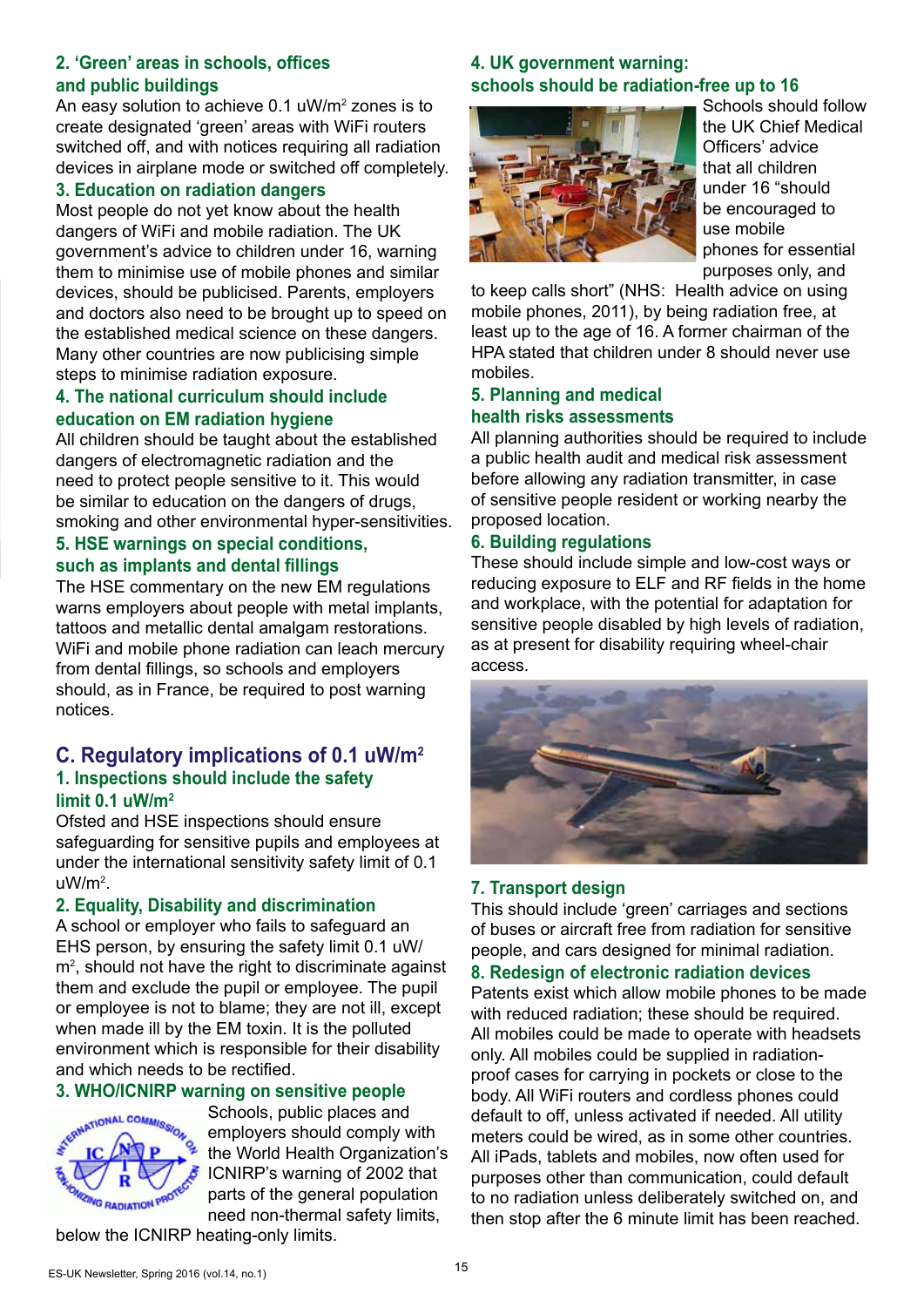## ELECTROSENSITIVITY RECOGNITION



Verdict recognising EHS upheld in French courts

The appeal by the MDPH (Departmental Home for Disabled People) against the judgment of the Toulouse Disability Litigation Court of July 2015 recognizing the right to an allowance for the "electrosensitivity" disability just been rejected. The judgment stating the "syndrome of hypersensitivity to EM waves" specifying "the description irrefutable clinical signs" and functional impairment of the complainant Marine Richard valued at 85% is definitively confirmed. The disabled adult allowance of €800 per month is assigned by court renewable for three years depending on the evolution of her disability. (Yvonne Lautre, "Agir pour les droits des électrosensibles" 26 October 2015)

#### City's support plan for people with ES: "green spaces for housing and in all municipal buildings"

The municipal city council of Tarragona in Spain has voted to introduce a plan from 1 July 2016 to support people with ES and other similar intolerances, known as Central Sensitivity Syndromes (CSS). The protocol includes:

1. Carry out (with a yearly update) a diagnosis and census of those affected by CSS in the City of Tarragona, showing what is the actual situation and the specific needs of these patients and their families.

2. An intervention protocol for the staff of the Area of Services to Citizens of the Tarragona City Government to look after those with CSS, including a list of economic subsidies

for food, first necessity elements, reduced water bill, and home help specific to the needs of these patients.

3. Housing protocol for people with CSS, especially those who have MCS and/or EHS, those threatened by eviction or those who are forced to leave their home. This protocol has to include a series of safe social housing (green/white spaces: free of xenobiotics and EM waves).

4. Create green/white spaces in all municipal buildings (free of xenobiotics and EM waves).

5. Eliminate, as much as possible, the use of pesticides in the whole of the municipality. 6. Training for social workers and educators about CSS, its social, health and economic reality. Elaboration of information and education to increase the knowledge about these illnesses amongst the general population and of the city workers in particular, with the objective of diminishing the stigma that is now present regarding these illnesses.

7. Protocol for adapting working conditions of the municipal workers who have CSS with specific measures of support when having a flare-up. These would be the measures: work schedule flexibility, encourage work from home through internet (teleworking), reserved parking spaces and include in the collective agreement not to deduct the salary of the first 20 days of sick leave. (PARS, 29 November 2015)

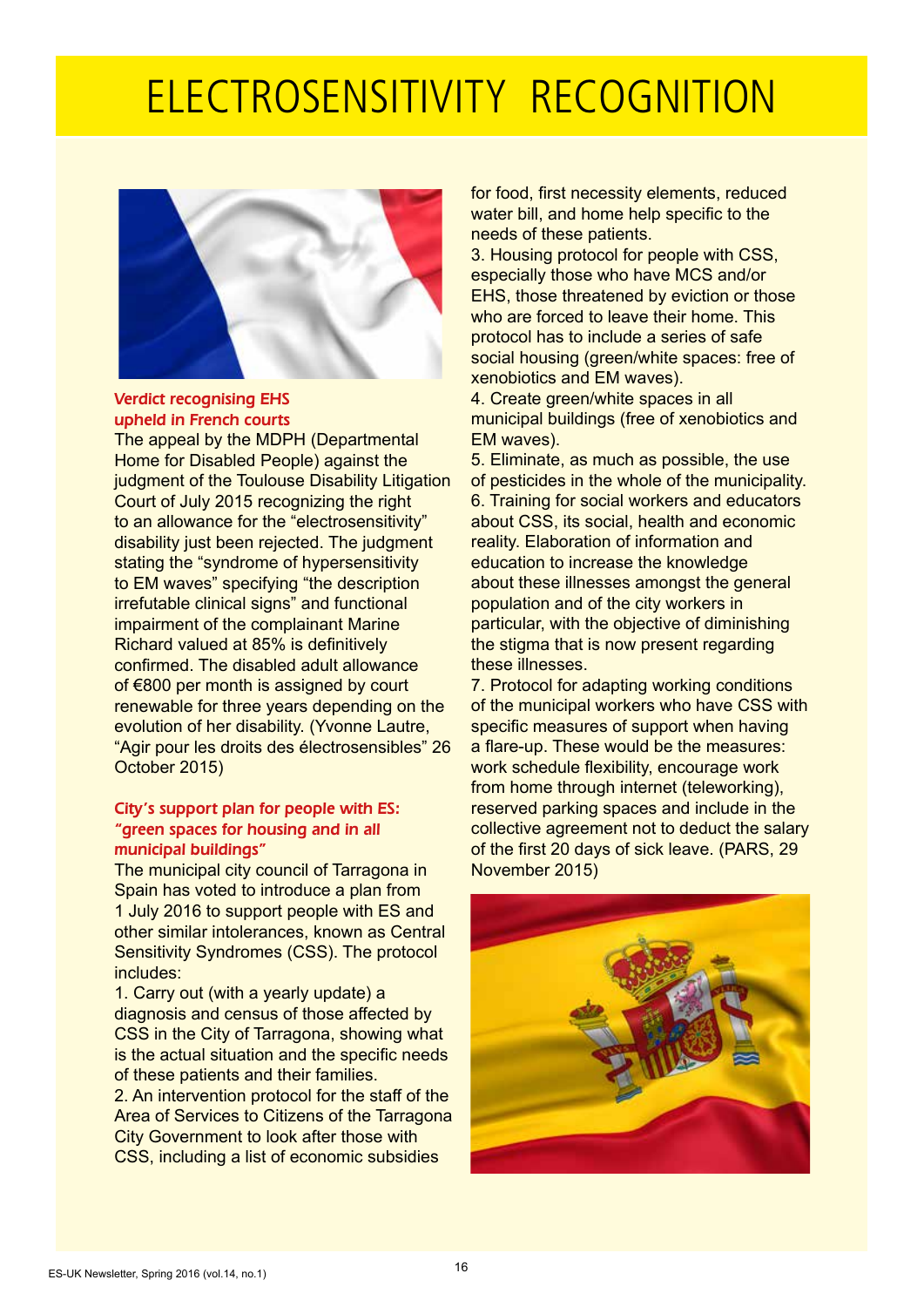## ELECTROSENSITIVITY PROTECTION AND SHIELDING

#### How to Minimize Your EMF Risks

Advice to minimize the risk to your brain, and that of your child:

1. Respect others; many are highly sensitive to EMF. Some people who have become sensitive can feel the effects of others' cell phones in the same room, even when it is on but not being used. If you are in a meeting, on public transportation, in a courtroom or other public places, such as a doctor's office, keep your cell phone turned off out of consideration for the "secondhand radiation" effects. Children are also more vulnerable, so please avoid using your cell phone near children.

2. Don't let your child use a cell phone.

3. Keep your cell phone use to a minimum.

4. Reduce or eliminate your use of other wireless devices.

5. Limit cell phone use to areas with excellent reception.

6. Avoid carrying your cell phone on your body, and do not sleep with it under your pillow or near your head.

7. Don't assume one cell phone is safer than another.

8. Use a well-shielded wired headset. Wired headsets will certainly allow you to keep the cell phone farther away from your body. However, if a wired headset is not well-shielded, and most of them are not, the wire itself can act as an antenna attracting and transmitting radiation directly to your brain. So make sure the wire used to transmit the signal to your ear is shielded. (Dr Mercola, 20 January 2016)

#### School clothing to protect children

New clothing for school pupils protects from mobile phones. It costs 15,000 tenge (US\$62). "Kids nowadays spend too much time with their phones,"

Aigul Naushabayeva, mother of a 12-year-old daughter, said. She thinks this uniform will definitely be in demand for parents who want their children to be protected from the harmful effects of mobile phones: "Children should wear such uniforms as health is priceless." A compound of X-shield fabric that is sewn into inner pockets uses copper which protects against



80-90% of mobile phone radiation. The EM radiation protective uniforms can be purchased in Astana, Karaganda and Moscow. 50,000 sets of the uniform were made this year and up to 70,000 are planned for next year. Frequent use of mobile phones increases children's risks of memory and sleep disorders, harming brain rhythms and the child's immune system. (Kamila Zhumabayeva "Kazakh Factory Produces School Uniforms that Protect from Cell Phone Radiation" The Astana Times, 7 September 2015)

#### New nickel-carbon protective material

"Your next tinfoil hat will won't be made of tinfoil. A small company called Conductive Composites out of Utah, USA, has developed a flexible material — thin and tough enough for wallpaper or woven fabric — that can keep electronic emissions in and electromagnetic pulses out." This new material layers nickel on carbon to form a material that's light and mouldable like plastic yet can disperse energy like a traditional metal cage or Faraday cage, now common in business. For the military it will be a useful defence against electromagnetic pulse weapons (EMPs), researched by the Soviets since 1949 and featured in the 2005 James Bond film GoldenEye, but could be a problem if enemy drones are protected against electronic attack. (Patrick Tucker: "A New Material Promises NSA-Proof Wallpaper" Defense One, 23 October 215)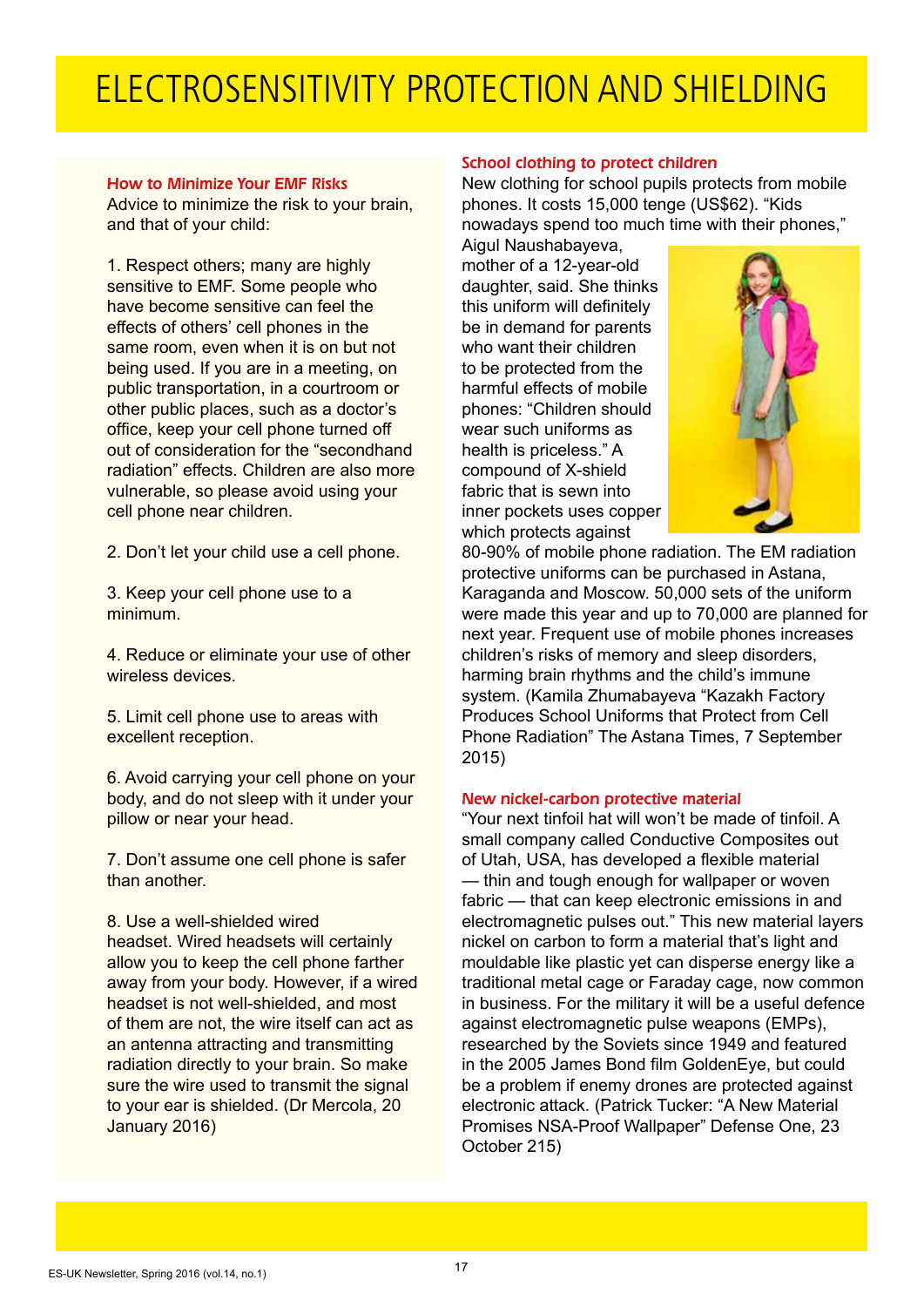#### Buildings designed for electromagnetic protection

André Fauteux has written a useful article called "More and more Canadians are calling on building professionals to reduce their exposure. Here's what you need to know" in the Home Builder Magazine (2015).



#### Reduced EMF housing in Seattle

Isola Home's "Vida" project is Seattle's first "EMF Reduced" community featuring 15 row homes located in the Central District, at 120 20th Avenue. In addition to sustainability features, the Vida project addresses the growing public concern about the health effects of an increasingly wired world. EMF's (electromagnetic field) come from electricity and include power lines, wiring, and hand-held devices, wireless technologies such as cell phones and towers, WiFi, wireless routers, baby monitors, and appliances. The health effects often cited in

the research include damage to DNA and genes, memory loss, learning, behaviour, attention disorders, sleep disruption, cancer and neurological diseases like Alzheimer's disease. With



Vida, Seattle-based, home builder Isola Homes, partnered with Dana Stream, CEO of Lifestream Solutions to look at 'EMF 'at various levels of the project's development. "For decades, the tobacco industry didn't find any 'conclusive evidence' about the health risks of smoking. Isola prefers to put health and wellness first," said Stream. More Millennials and Boomers are choosing to power down and reduce their exposure to electricity. Vida took a similar approach starting with the foundation by shielding the wiring, and designing an EMF 'Quiet Zone' in the sleeping area. (Eva Otto "Seattle's First EMF-Reduced Homes Debut in the Central District" Capitol Hill Seattle, 30 March 2015)

#### France: EHS occupy an abandoned building

People with EHS, who demand a White Zone, decided to occupy an abandoned building in Saint Julien Hautes Alpes. "We found that at the site our symptoms disappeared by chance and decided to occupy the premises. We have food for a few days," Colas Diallo, one of the occupants, said; he wanted "awareness of the question of hypersensitivity to EM waves." ("Hautes-Alpes: The "electro-hypersensitive" occupy an abandoned building" France 3 Province, 11 September 2015)

#### Satellite zapping

Dr William Rea, in his talk on "Triggering Agents in Electromagnetic Sensitivity" (2015, on Youtube), recalls someone extremely electrosensitive having to live in a cave in a canyon, but still admitting that when outside: "Every time a satellite goes over I get zapped".

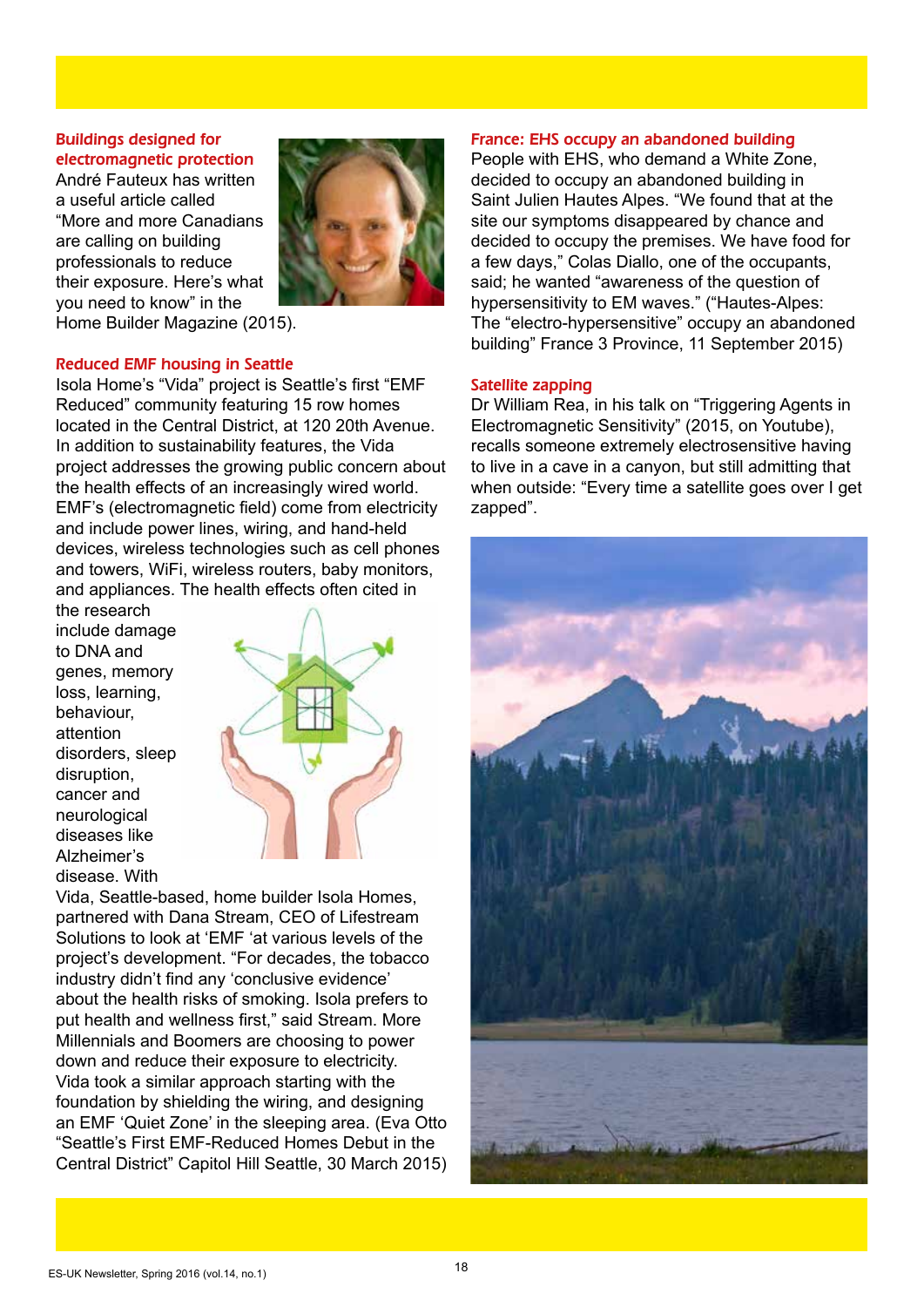### **FRANCE: DOCTORS' APPEAL ON EHS**

#### **Doctors' Appeal for EHS recognition**

Appeal of doctors and healthcare professionals: "To better understand and recognize electro-hypersensitivity" ("Appel de medecins et professionnels de sante: "Pour mieux comprendre et reconnoitre l'Electrohypersensibilite", symposium, National Assembly, 11 February 2016).

"A. We, doctors, scientists and health professionals, considering the appeal of Freibourg launched in 2002 by physicians, have found in recent years during our consultations a dramatic rise in severe and chronic diseases among our patients, such as: Symptoms usually found from mobile phone use:

- Pain and/or heat in the ear; - Disorders of the surface sensitivity, type dysesthesia (tingling, burning or itching), on the face, scalp or arm.

Then, gradually and permanently: - Headache, associated typically with stiffness and pain in the neck;

- Tinnitus, hyperacusis;

- Visual disturbances type of blurred visions;

- Anomalies of deep sensitivity (false vertigo), malaise;

- Skin lesions with sensation of burns (causalgia) and/or itching; - Muscle disorders (myalgia, spasms, twitching) and/or joints (arthralgia, stiffness);

- Cognitive disorders.

Second stage:

- Onset of severe cognitive disorders (attention deficit and concentration, loss of short-term memory);

- Vegetative symptoms

sympathomimetic [of the sympathetic nervous system] (chest tightness, tachycardia); - Digestive or urinary disorders; - Insomnia, chronic fatigue and possibly depressive tendency. And finally, in the absence of treatment and protection measures, progress is marked by the progressive development of pathological lesions, totally irreversible: delirium, absences, spatial disorientation or temporal state of dementia resembling Alzheimer's disease, including young subjects.

In children: headache and sleep disorders, dyslexia, attention disorders and concentration, loss of memory attachment, sometimes behavioural problems (child refusing to go to school without reason).

B. Considering that we know the residential environment and habits of our patients, we often see a correlation in time and space, between the occurrence of these disorders and the beginning of the extension of EM radiation waves, in cases such as: - The installation of a mobile phone mast in the vicinity of the home or the patient's workplace; - intensive use of a mobile phone; - using a DECT cordless phone at home or at work.





Electromagnetic fields thus appear to partly explain the appearance of these disorders. As indicated in the International Scientific Declaration on Electrohypersensitivity and Multiple Chemical Sensitivity, signed by scientists and doctors around the world gathered at the Royal Academy of Medicine in Brussels in May 2015, on the initiative of the ECERI, biomarkers have been identified in EHS sufferers that establish the existence of true debilitating conditions, so much so that some people must isolate themselves from places polluted by EM fields (WiFi, mobile phones etc) to continue to live under the most normal conditions possible.

C. However, this disease is still not recognized by the French health authorities. In the context of the recognition by the Disability Tribunal at Toulouse of 80% of disability incapacity suffered by a patient with electrohypersensitivity, we believe it is finally time to discuss this major public health issue. The pathology is complex and multifactorial. We lack knowledge about these people, whose physical suffering is real and symptoms exist. Although scientific controversy remains in some respects on the subject, these patients exist and they must have medical responses to alleviate their suffering. We need to be better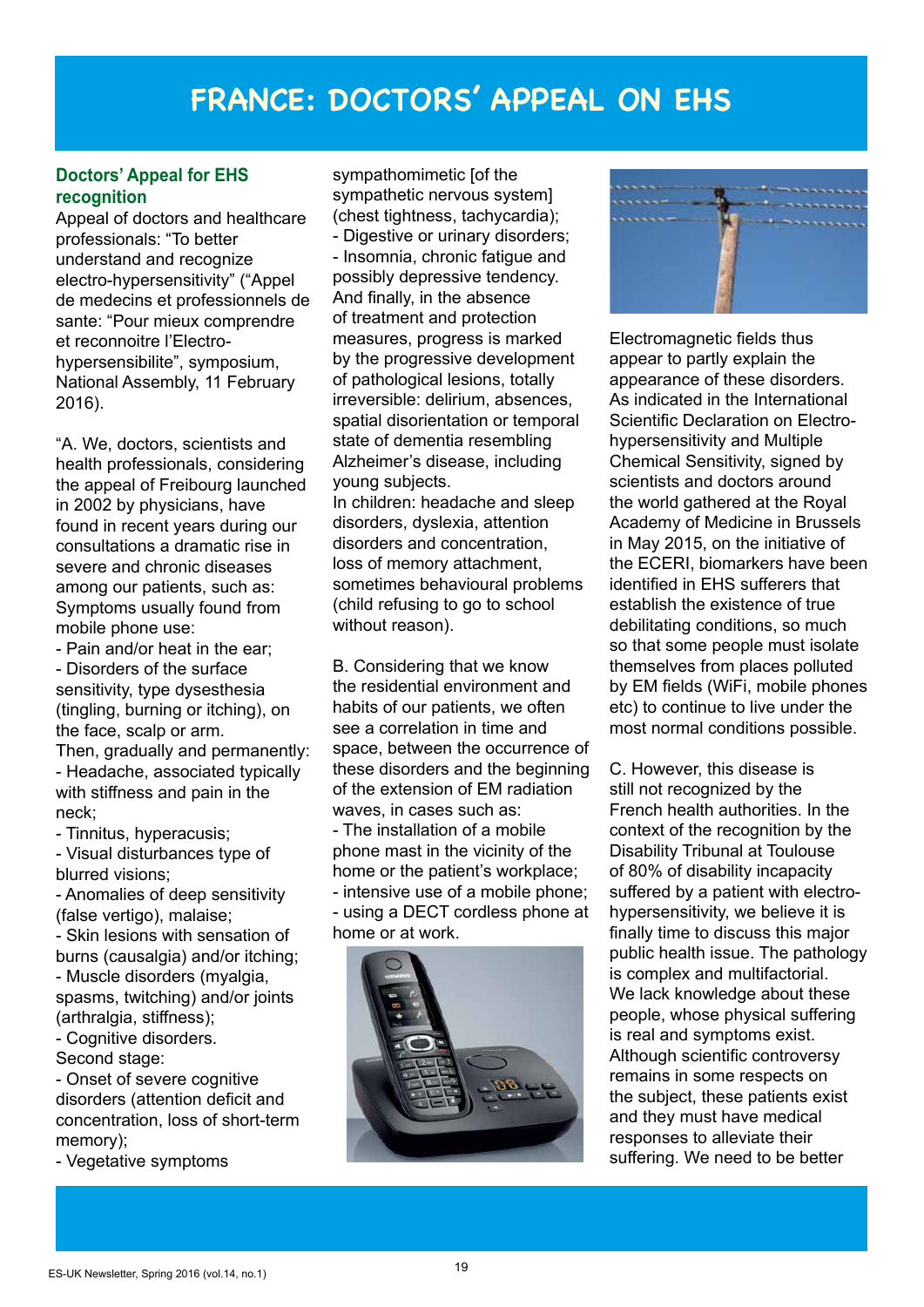informed on health impacts of EM fields and to be equipped with tools to better help these patients. We call solemnly as the French government, and particularly the Minister of Health, to make the health impact of EM fields a health priority and deal with the increasing number of these patients, who are mostly in big trouble and social insecurity.

D. It seems essential, as a precaution, to lower the general population exposure to EM fields; especially in terms of children, to reduce their exposure to WiFi and tablets in schools. An independent and thorough research should be conducted on the subject and electro-hypersensitive persons should be able to take refuge in "white areas".

E. Finally, the decisions of some Disabled Persons Departments to recognise electro-hypersensitivity as a disability must be definitively validated and applied by all MDPH for supporting all people with EHS." [With a list of signatories.1

#### **France: EHS "taboo for health authorities"**

MP Laurence Abeille (EELV, Val-de-Marne) and MEP Michèle Rivasi (EELV) organised a symposium to publicise and recognise electro-hypersensitivity on 11 February 2016 at the French National Assembly. Ms. Abeille, in FranceSoir, called for health authorities to be aware "that the protection of populations is a priority, and to set standards". Known for decades, the subject remains taboo for health authorities.



Ms. Abeille protested in particular at the lack of interest of the Minister of Health for these patients. "A mistake" on the part of Marisol Touraine, she said: "Today's children are born in this context and there is no attention that this is being seriously considered. Electro-hypersensitivity is a phenomenon known since the 1950's. Originally, these were symptoms related to the use of radar. Today we have an explosion of wireless technologies and over the last decade, cases of intolerance to electromagnetic waves have appeared. Symptoms are quite varied, making it sometimes difficult to make the connection, but the best known are unbearable headaches or skin problems. There is also the recognition of brain tumors directly related to the use of a mobile phone held to the ear. As for numbers, experts agree that 1-3% of the population would be affected by electrohypersensitivity to different degrees. These figures are increasing and some mention

4 to 5% of the population could be affected in the coming years. All the studies on the subject show that there is greater risk for younger persons because their blood-brain barrier, the shell that protects the brain, is not sufficiently developed and is more porous. The authorities already recommend not letting them play with wireless-connected tablets or phones and, thanks to my law, have banned WiFi in nursery schools, but not in other schools. We are faced with a wireless lobby, notably telecoms operators, which is up in arms against the law which I had voted, even if it is very measured, and against anything that might limit their profit. Scientists from around the world have published numerous studies proving the existence of this disease. The "strategy of doubt" is being implemented by the industrial and financial lobbies; this is what happened with asbestos. It is here that the political decisionmaking must intervene: to say that protecting the population is a priority and to set standards." (Pierre Plottu: "Douleurs 'insupportables' et poids des lobbys: Laurence Abeille combat l'hypersensibilité aux ondes" France Soir, 10 February 2016; "France: 'Unbearable' Pain and Vested Interests: Laurence Abeille Tackles Electrohypersensitivity" Towards Better Health, 12 February 2016)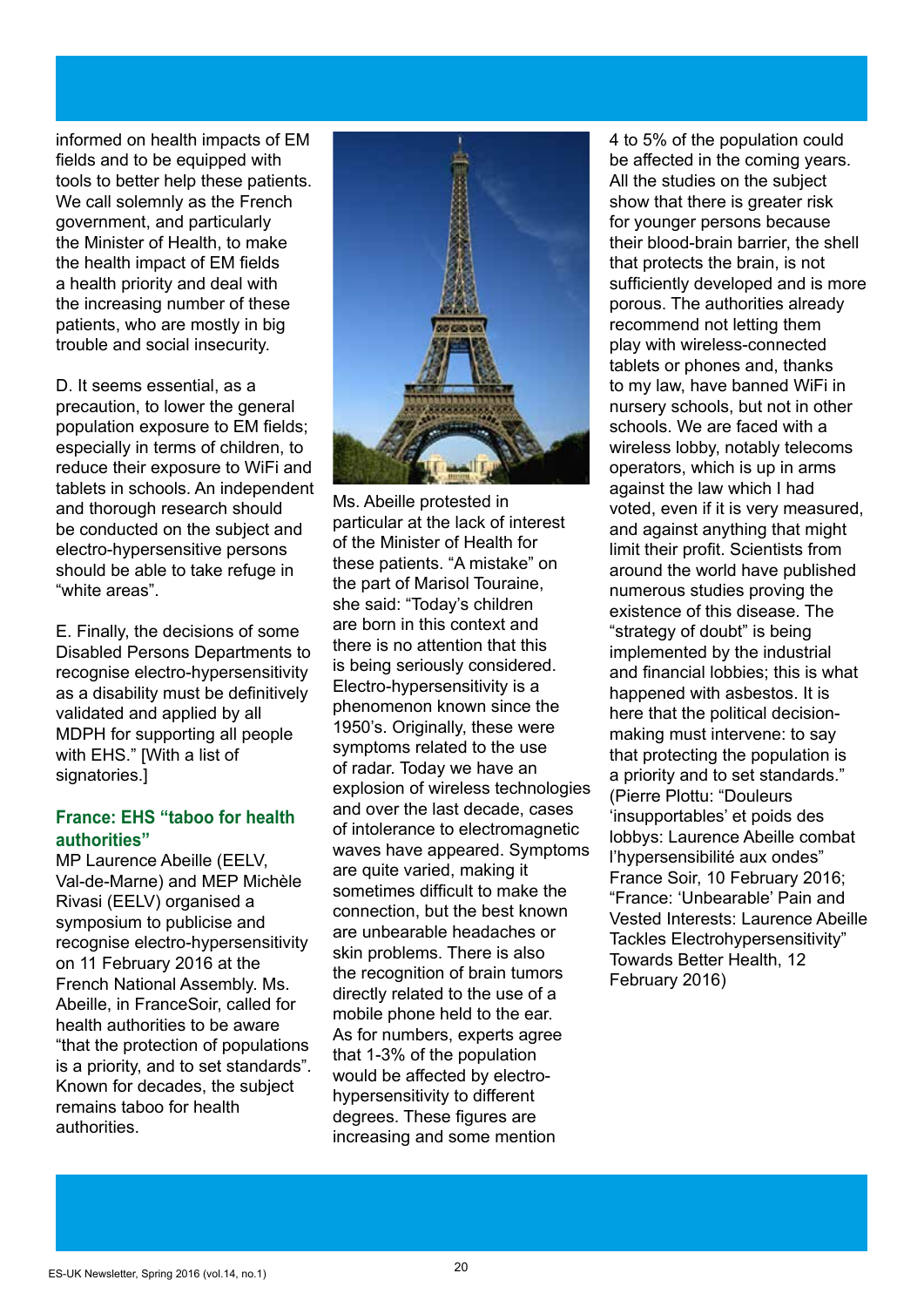### WIFI AND MOBILE PHONE DANGERS

## UK

#### Terminal cancer from mobile phone

Wendy Holt, 51, from Bracknell, Berkshire, fell into a habit of keeping her phone in her bra when she went out so it would be within easy reach. However she now believes radiation from her phone was to blame for her breast cancer diagnosis in 2012, as she had no family history of the disease. Despite no longer storing her phone in this way, and getting the all clear of cancer, the disease returned in her lungs and lymph nodes earlier this year. Her terminal diagnosis means it's unlikely she will reach her 53rd birthday. (Anna Hodgekiss "Mother who kept her phone in her bra every day for 10 Years is convinced it caused her terminal breast cancer" Daily Mail, 9 September 2015)



#### Breast cancer after carrying a phone in the bra

The coloured spots on the left show the position of a woman's three different breast cancer tumours. They coincided with where she carried her mobile in her bra.

Phones 'need health warnings' "Smartphones and social networks should come with warnings about their recommended daily use to protect children's mental health according to a public policy think tank. The Strategic Society Centre believes that big technology companies will face the same

backlash as big tobacco companies if they fail to admit health risks attached to their products. In its report, Screened Out, it recommends national guidelines for the use of smartphones, tablets, video games consoles and social networking sites." (James Dean "Phones 'need health warnings'" The Times, 12 October 2015)

#### Tablets at bedtime should reduce blue light

Smartphones, tablets and e-readers should have an automatic "bedtime mode" that stops them disrupting people's sleep, says a leading doctor. Prof Paul Gringras, from Evelina Children's Hospital in London, argued the setting should filter out the blue light that delays the body clock and keeps people awake later into the evening. He said manufacturers needed to show more "responsibility". As it gets darker in the evening, the body starts to produce the sleep hormone melatonin, which helps people nod off.

Certain wavelengths of light, those at the blue-green end of the spectrum, can disrupt the system. (James Gallagher: "Phones need 'bed mode' to protect sleep" BBC News, 15 November 2015; Gringras P et al, Front Public Health, 2015)

#### Virgin spreads WiFi 2B cancer agent

Virgin Media will offer the UK's first "smart pavement" free broadband WiFi in Chesham. It uses transmitters underneath resin manhole covers on its cable service and in its service cabinets each giving some 80m coverage. Virgin, like BT and O2, will also offer access to its network through home router WiFi hotspots. BT is the largest provider of WiFi in the UK with more than 5m hotspots. (Daniel Thomas "Virgin Media launches 'smart pavement' WiFi in UK" Financial Times, 14 October 2015)

## EUROPE

#### Excellent government video: "Since you love us, why do you radiate us with WiFi?"

The Government of Cyprus' National Committee on Environment and Children's Health has produced a powerful 7 minute video: "Advice: Protect Children from Radiation of Mobile Phones and WiFi". It includes a child asking: "Since you love us, why do you radiate us with WiFi and mobile phones? You have the ability to protect us." Dr Maro Solomou of the Cyprus Paediatric Society states: "Do not give wireless devices to children under 14 years old." https://www.youtube.com/ watch?v=H43IKNjTvRM

#### Italian town switches off schools' WiFi

"The mayor of Borgofranco d'Ivrea, a town in Piedmont, has ordered Wi-Fi to be turned off in two schools over health fears. Mayor Livio Tola told the town's high school and elementary school to return to using cables to connect to the internet after reading that the EM waves given off by wireless routers were especially harmful to young children." ("Italian town shuts down Wi-Fi over health fears" The Local Italy, 8 January 2016)

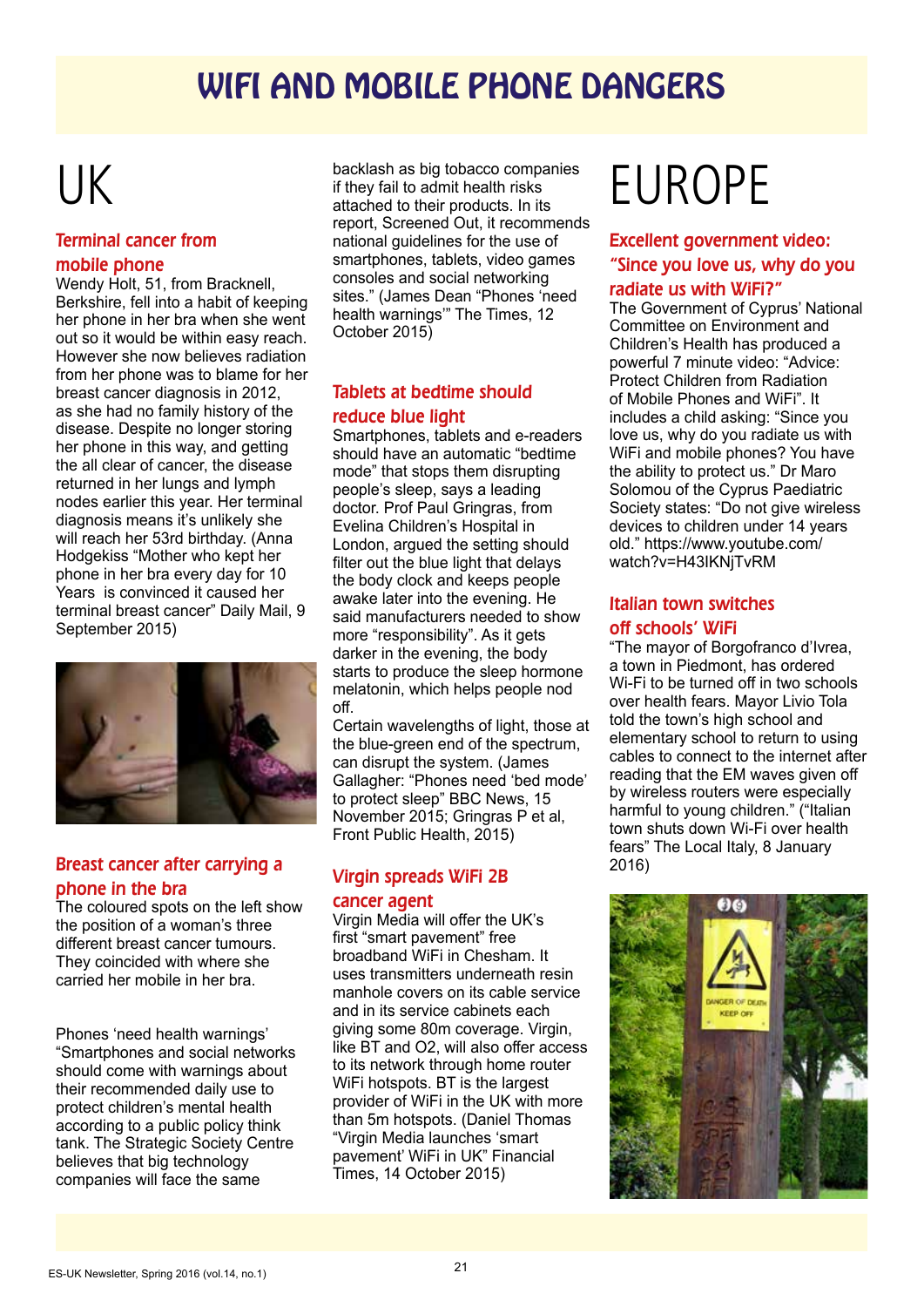#### Cyprus MPs: axe school WiFi, ban teenagers from radiation

#### devices

"Lawmakers yesterday discussed what Greens leader Giorgos Perdikis called damning



evidence of psychological and physical effects on children from using mobile phones, tablets, laptops and Wi-Fi. Speaking after a session of the House environment committee, Perdkis said the Green Party would be tabling the issue to the House for a reduction to the acceptable limit for EM radiation. Perdikis said that based on the evidence, children and teenagers should be banned from using such technology, and went as far as to say that it was criminal to allow children to access electronic devices. He recommended a series of measures such as banning the use of mobile phones to minors, not building primary schools and nurseries near mobile phone antennas, and axing Wi-Fi at schools." (Andria Kades "'Technology harming our children' MPs say", Cyprus Mail, 10 September 2015)

## AUSTRALIA



#### Australian mother prevents WiFi in ES child's school:

#### "discrimination" danger

"An Australian mum has been successful in preventing installation of WiFi at her child's school and has worked with the school in drafting EMR precautionary measures by requesting compliance with the Disability Discrimination Act 1992 and Article 9: Accessibility from the Conventions on the Rights of the Disabled to accommodate her child's functional impairment. She stated "My child has a sensitivity to EMR; specifically WiFi and Bluetooth elicit symptoms." The school environment was very good already, to change that by installing WiFi would exclude the child's access to the school. The first step she took was to register a complaint form on the Department of Education's website she said. "I requested help to find a WiFi-free high school and stated my child's health complaints and symptoms. Rather than sending an email which could get "lost" in the system, I chose to use the education department's processes for registering my complaint regarding accessibility to schools." Around the same time, the child's school initiated the WiFi installation discussion again. This quickly led to further conversations with the school and district education officers covering both accessibility issues. "I read extensively regarding disability in education policy, on human rights and Electro Hypersensitivity where functional impairment and disability were the focus. I was particularly interested in the perspectives of Prof Olle Johansson and Dr Isaac Jameison, in relation to disability, human rights and the built environment." Referring to General Comment No. 2 (2014) Article 9: Accessibility and cross referencing with the Disability Discrimination Act and Disability Standards for Education, it became apparent that to override the hardwired system with WiFi could put the school and decision makers in a position of discriminating against the child's right to education on an equal basis with other students as they would be preventing accessibility to the school. The mother said raising discrimination and liability issues ended the possibility of going to a public vote for WiFi in the school. Such an action would leave those voting in breach of the Disability Discrimination Act 1992 and Article 9 – Accessibility from the Conventions on the Rights of the Disabled and numerous other conventions cited below. The significance of accessibility can be derived also from general comment No 14 (2000) of the Committee on Economic, Social and Cultural Rights on the right to the highest attainable standard of health (para 12). In its general comment No.9 on the rights of children with disabilities, the Committee on the

Rights of the Child emphasizes that the physical inaccessibility of public transportation and other facilities, including governmental buildings, shopping areas and recreational facilities, is a major factor in the marginalization and exclusion of children with disabilities and markedly compromises their access to services, including health and education (para 39). The importance of accessibility was reiterated by the Committee on the Rights of the Child in its general comment No. 17 (2013) on the right of the child to rest, leisure, play, recreational activities, cultural life and the arts." (General Comment No. 2 (2014) Article 9: Accessibility). ("Parent's success in stopping WiFI installation at Australian school" EMFacts, 5 November 2015)

#### "A toxic environment cannot override the needs of a child"

Prof. Olle Johansson: "My personal comment is: By her actions, this mother has refused to have her child labelled with an illness diagnosis, to be viewed as a patient, and to receive various forms of flimsy treatments such as cognitive behavioural ones. She refused an exclusive and inferior

environment to be excused. She did the very best for her child, calling for adult responsibility



from the authorities, forcing them to act according to all the documents that all civilized governments and parliaments already have signed and accredited. In a morally and ethically sound society, a toxic environment can never be allowed to override the needs of a child, the latter can never be given a price tag. I urge everyone to follow this woman's example, and to speak up in the very and only interest of your loved ones. It is completely according to the direction of the United Nation (especially the UN "Convention on Human Rights for Persons with Functional Impairments") and the World Health Organization, and it clearly points to the environment being the culprit, thus being the actual "patient", with a "diagnosis", and to be "treated". Finally, the school's unusual willingness and positive attitude honours them and should not be forgotten." (8 November 2015)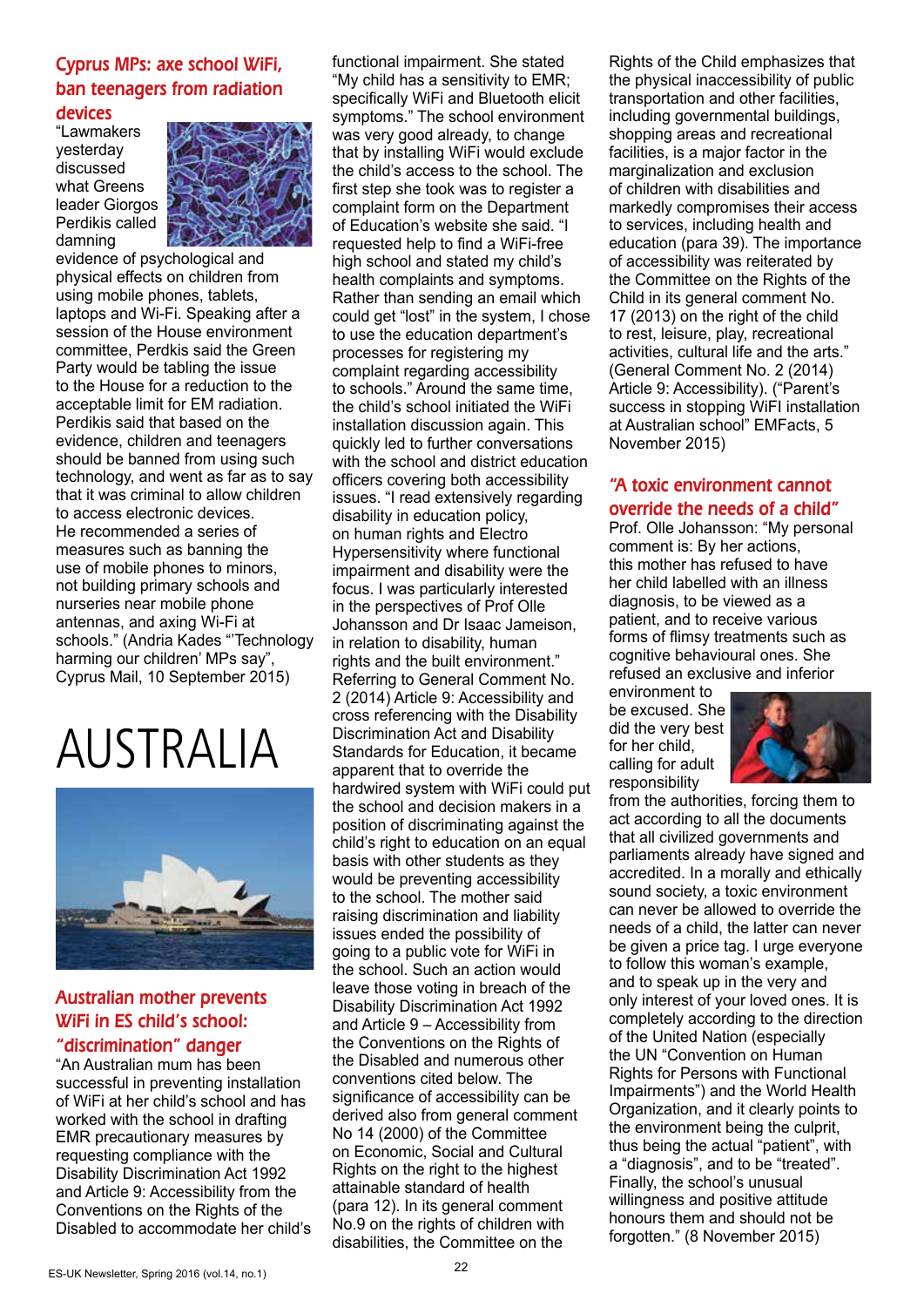#### "Dangers from Wi-Fi and mobile phones: for a scientist to get his facts so wrong is inexcusable"

"This morning on the ABC breakfast TV program, Australia's well known science presenter and resident expert on all things, Dr Karl Kruszeinicki was interviewed on reports of dangers from Wi-Fi and mobile phones … he saw no dangers other than heating (the old thermal paradigm) and actually said that the WHO had examined the issue and "found nothing". For a scientist to get his facts so wrong on a nationwide ABC broadcast is inexcusable. Nothing was said about the WHO's agency, the International Agency for Research on Cancer's (IARC) classification of radiofrequency as a possible human carcinogen. Nothing about Hardell's findings, just a highly public all clear for the telco industry and the government's pro-telco policy. Interestingly there was a brief flash in the program showing the "International EMF Scientist Appeal" which asks the Secretary General and UN affiliated bodies to encourage precautionary measures, to limit EMF exposures, and to educate the public about health risks, particularly to children and pregnant women. Kruszeinicki did not refer to this Appeal and so it was apparent that the point to his whole presentation was a subtle casting of doubt over the Appeal's claims. Did Kruszeinicki even bother to read and consider the Appeal before attacking it?" ("Dr Karl Kruszelnicki gets his science facts so terribly wrong" EMFacts, 13 September 2015)

#### was now in the middle of his head. "After a few weeks of using Advil and Tylenol to alleviate the severe pain in Tyler's head, we knew something was seriously wrong," Lori says. The following month, she discovered what it was. "We accidently discovered, through another parent, that the school district had just finished installing commercial wi-fi networks throughout every school," Lori explains. Tyler's pediatrician recommended that the school shut off the wi-fi router closest to Tyler's classroom, so that Tyler could remain in school and complete Grade 2 with his friends. The school's wi-fi routers, all active and transmitting, were not being used at the time because there were no computers. So the request seemed simple enough, but the Sooke School District did not agree. Lori pulled Tyler out of school that same day rather than risk his health any further. "After we removed Tyler from school, his headaches and associated nausea completely stopped," says Lori. In September 2012, his mother enrolled Tyler in an elementary school in the neighbouring Victoria School District, with no wi-fi router in his classroom. Free from the toxic effects of commercial wi-fi in the classroom, Tyler performed at the top of his math and reading classes at his new school. "It is unethical and unlawful to experiment on children," says Tyler's grandmother Janis Hoffmann. "Wi-fi is an unregulated technology that has not been tested for safety for children in schools. Parents have not been informed of

## CANADA

#### School Wifi illness: "unethical and unlawful experiment on children"

Eight-year-old Tyler Hoffmann has energy to burn. But in April 2012 he began coming home from Sangster Elementary School in the Sooke School District with extreme headaches and fatigue. And he was having trouble sleeping at night. But as the headaches grew worse over the next few weeks, to the point of nausea, Tyler was no longer able to touch the source of it, stating it



the risks and have never been asked to sign a consent form. Ironically, the student field trips are explained in great detail, requiring parents to sign a permission slip before children are permitted to attend." (Kim Goldberg "Extreme headaches and fatigue & WiFi" 15 August 2013; see: electroplague.com for her forthcoming book.)



#### Apply precautionary principle to Wi-Fi in parks

"I'm asking Nelson city council to provide me with links to peer reviewed scientific studies that prove beyond a doubt that the rapidly increasing layers of EM radiation are completely safe for the unborn, pregnant women and small children, all of whom spend significant amounts of time in Nelson's city parks. As the elected officials of a municipality, it is their duty to abide by the Public Health Act which gives them the provision to "regulate and prohibit for the purposes of maintaining, promoting or preserving public health." Until the safety for the above mentioned population can be proven, the precautionary principle must be followed by Nelson city council. This means that all parks remain free of Shaw's or any other wireless provider's electromagnetic radiation coverage (Wi-Fi and broadband)." (Nadja Hall, "Apply precautionary principle to Wi-Fi in parks" letter, Nelson Star, 17 December 2015)

## INDIA

#### WiFi contributes to "increasing number of cancer cases"

"Even as the TRS and BJP-TDP combined have promised in their manifestoes to make Hyderabad into a Wi-Fi city, the city-based doctors caution that it would contribute to increasing number of cancer cases since the devices installed throughout the city would only augment the radiation emission and causes exposure to continuous EMF. The TRS government has already rolled out Wi-Fi service at 30 hotspots. The doctors have expressed concern over the fact that growing number of households has been keeping Wi-Fi routers active in their houses which emits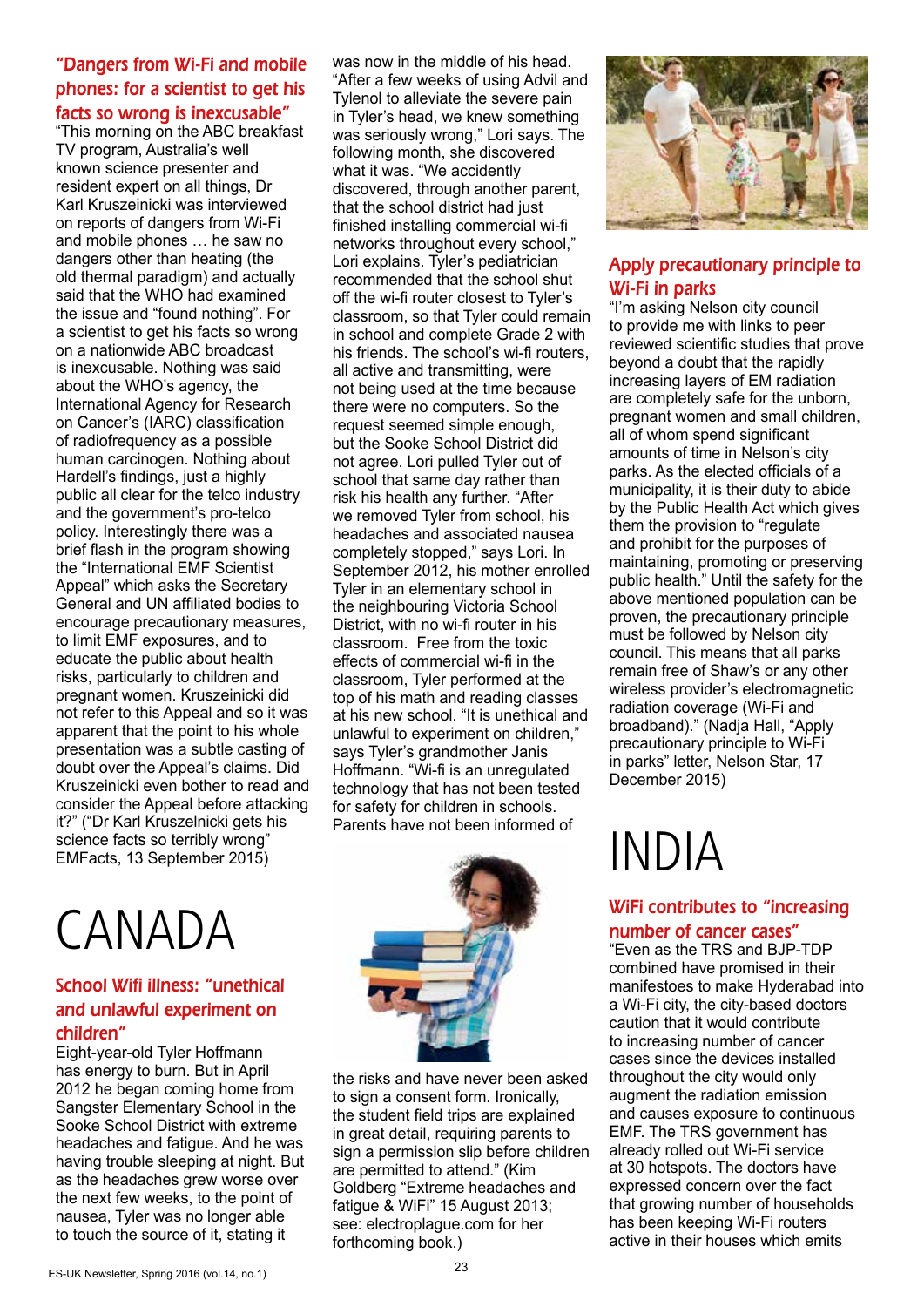radiation. The children's brains are delicate and the radiation affects them directly, they point out. They suggested turning off the Wi-Fi when not in use. Cancer is believed to be a result from changes in DNA. DNA's coil structure makes it exquisitely sensitive to EM fields more than other tissue in the body. "If I get an opportunity, I shall explain it to IT Minister KT Rama Rao. He will surely remove Wi-Fi from his house," says Saxena confidently. (Md Nizamuddin "Doctors caution on hazards of Wi-Fi use" The Hans India, 8 February 2016)

## USA



#### Berkeley law warns of mobile dangers – Sept. 2015

Federal district judge Edward Chen ruled in favour of the City of Berkeley's 'right to know' ordinance as regards warnings about the dangers of mobile phones at the point of sale. This was against a First Amendment challenge by the CTIA. A sentence about children being at greater danger was removed on the grounds that it was not in the FCC warnings. (Lance Knobell: "Court rules for Berkeley in cellphone right to know case" Berkeleyside, 22 September 2015)

#### Berkeley law warns of mobile dangers – Jan. 2016

A federal judge, U.S. District Judge Edward Chen of San Francisco, says Berkeley's mobile phone warning law is allowable because it is based on the Federal Communications Commission's (FCC) research and guidelines. Despite industry objections, Berkeley can start requiring cell phone retailers to tell customers that carrying switched-on phones too close to their bodies might expose them to radiation levels higher than recommended by federal guidelines. The CTIA, The Wireless Association, claimed the law violated freedom of speech. A user may be exposed to levels that exceed those standards by carrying a phone in a pocket or tucked into a bra when the device is connected to a wireless network. The FCC "did set specific limits and did so in order to assure safety." CTIA's disagreement is not enough to make the city's message "controversial," the judge said, noting that "science is almost always debatable at some level." (Bob Egelko "Judge lets Berkeley require cell phone warnings" SFGate, 28 January 2016)

#### Berkeley mobile phone warning at the point of sale

"To assure safety, the Federal Government requires that cell phones meet radio frequency (RF) exposure guidelines. If you carry or use your phone in a pants or shirt pocket or tucked into a bra when the phone is ON and connected to a wireless network, you may exceed the federal guidelines for exposure to RF radiation. Refer to the instructions in your phone or user manual for information about how to use your phone safely."

#### Parents against "WiFi on steroids"

"Parents of children in Maryland are waging a battle to have wifi equipment removed from classrooms. School authorities thus far are claiming the classrooms meet 'FCC regulations.' 'School Wi-Fi is Wi-Fi on steroids,' says Safe Tech for Schools Maryland. The organization says school authorities are ignoring 13 letters from medical doctors, researchers and others interested in combating excessive EM radiation, particularly radiation that affects children whether in classrooms or outside of classrooms. (Jack O'Dwyer: "Maryland Parents Battle Wi-Fi in Schools" 26 January 2016)

#### Gwyneth Paltrow: "Are Cell Phones and WiFi Signals Toxic?"

"Gwyneth Paltrow warns of dangers of 'toxic' mobile phones ... This week, the 43-year-old A-lister has shared some invaluable advice. She writes about brain cancer and 'electro-sensitivity'," according to the Daily Mail. She wrote: "It's almost impossible to remember a

time without smartphones, which makes it equally easy to forget that the technology is still relatively new, with safety requirements that, for the most part, are generally untested. The scientific community's rumblings about brain cancer and the newto-us affliction "electro-sensitivity" are worth exploring, at the very least, so we tapped three experts in the field—Dr. David Carpenter, Ann Louise Gittleman, and Devra Davis—to help us understand the complicated and messy world of cell phone and WiFi safety." (Gwyneth Paltrow: Goop; Bianca London, Daily Mail, 29 January 2016)

#### Little in media about dangers: "it might annoy advertisers"

"PR people, who are major users of computers and cellphones, and parents who hopefully can control of the use of such devices by their children, should explore the extensive literature and research pointing to the health dangers presented by them. Little is said in major media about such dangers possibly because it might annoy advertisers such as the cellphone carriers and manufacturers, Apple and other computer companies. Critics say health hazards of smoking were documented as early as 1939 but it was not until 1963 that the U.S. Surgeon General declared them unhealthy." (Jack O'Dwyer: "Cellphone, Computer Radiation Is a Danger" 19 January 2016)

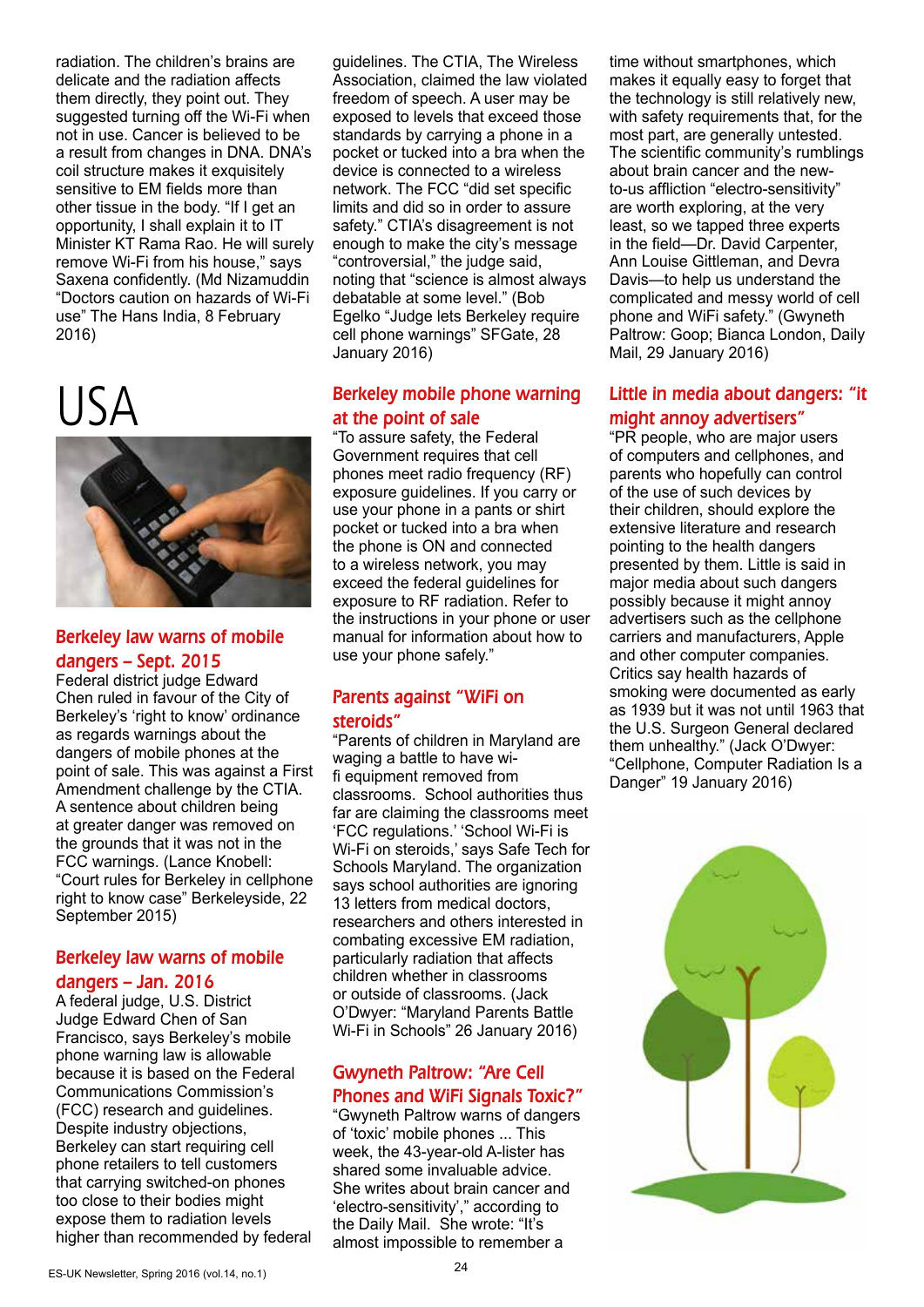#### Specific EHS symptoms from Google Expeditions app – against UK advice?

The radiation programme in the Montgomery County school system in the USA has come under criticism. A Fox5 news bulletin has highlighted health problems from the Google cardboard box Expeditions app (Laura Evans: "Health Concerns over Wi-Fi technology exposure in schools", Fox5 News, 15 February 2016, 5 min.) which requires children to hold a mobile phone close in front of their eyes and brain. Laura Simon, a mother of a nine-year old, said: "The kids were complaining of headaches, nausea and dizziness, and they had eye strain, and there was a Google rep there that just said: "Just take a few minutes; this is normal." [Presumably no responsible school would use this system in the UK, since current NHS advice is: "the UK Chief Medical Officers advise that children and young people under 16 should be encouraged to use mobile phones for essential purposes only, and to keep calls short." – Ed.]

#### WiFi kiosks violate rights

"The 7,500 high-powered Wi-Fi kiosks proposed for New York City are a violation of civil rights. say critics. The kiosks are to be discussed on 10 February 2016 in Brooklyn. The event should be shifted to New York." (Jack O'Dwyer: "New York City Wi-Fi Kiosks Said to Violate Civil Rights" 1 February 2016)

#### Video on WiFi harm in schools

Dr Karl Maret ("WiFi Dosimetry in a School: Preliminary Observations" Electromagnetic Health, 22 June 2015, 10 min., //vimeo. com/132039697) contrasts the levels of WiFi exposure in a coffee shop with the much higher levels in a school where the peaks matched the headache symptoms in an EHS child.

#### Remove WiFi from schools: "governments are currently part of the problem"

Dr Powell, a retired US government scientist and Harvard graduate, warns of the dangers of WiFi and other wireless devices.

"If wireless devices, such as WiFi, are used in your schools, then the health of your staff, your teachers, and your students can be at risk. But this problem can be successfully



addressed, and with benefit to all. Some of the more serious consequences of exposure to radiofrequency/microwave radiation (such as DNA damage, cancer, and infertility) are especially nefarious because they give no early warning signs. Other consequences of exposure do give early warning signs (such as sleep disruption, headaches, fatigue, ringing in the ears, memory loss, dizziness, heart arrhythmia, and many others); but, those signs are too often dismissed because they can have other causes as well, complicating identification of the true cause. The absence of routine training of physicians in the biological effects of radiofrequency/ microwave radiation makes it difficult for physicians to identify the causes and to provide responsive guidance. Even aware individuals cannot control their exposure in any environment shared with others, because the radiation around them, much like second-hand smoke, is forced on them by unaware individuals. Only governments can fully solve this problem, but they are currently part of the problem." (Ronald Powell: "Message to Public Schools and Parents about Wireless Devices and Health" The Green Gazette, 12 November 2015)

#### Schools limit WiFi radiation exposure

Ashland Public School District in Massachusetts, USA, has implemented WiFi Device "Best Practices" which include turning the WiFi off when not in use and keeping devices on a table, based on its own review of the matter. These "best practices for mobile devices" are a policy to substantially reduce wireless exposures to students and staff. Parent Cecelia Doucette worked with state legislatures who introduced two bills concerning EM radiation this session. The Environmental Health Trust submitted written testimony on MA Senate Bill 1222 after expert scientists presented information on wireless health risks at a briefing at the Massachusetts State House in June 2015. Instructions for "Best Practices" are posted in every classroom and include:

- Turn off the device when not in use
- Turn Wi-Fi on only when needed
- Always place the mobile device on a solid surface

- Viewing distance should be a minimum of 12 inches from the screen

- Specific product information guides are available through the IT department

- We ask that staff members regularly remind and instruct students in using best practices in regards to mobile devices. ("First US Public School District Limits Wi-Fi Radiation Exposure to Students and Staff" Digital Journal, 28 September 2015)

### Excellent video on

#### Wireless dangers

See a TEDx Talk at Berkeley called "Wireless Wake-Up Call" (16 min.). It is by Jeromy Johnson, who worked in Silicon Valley for 15 years but became "Electro-hypersensitive" (EHS) in 2011 after extensive exposure to EMF radiation.

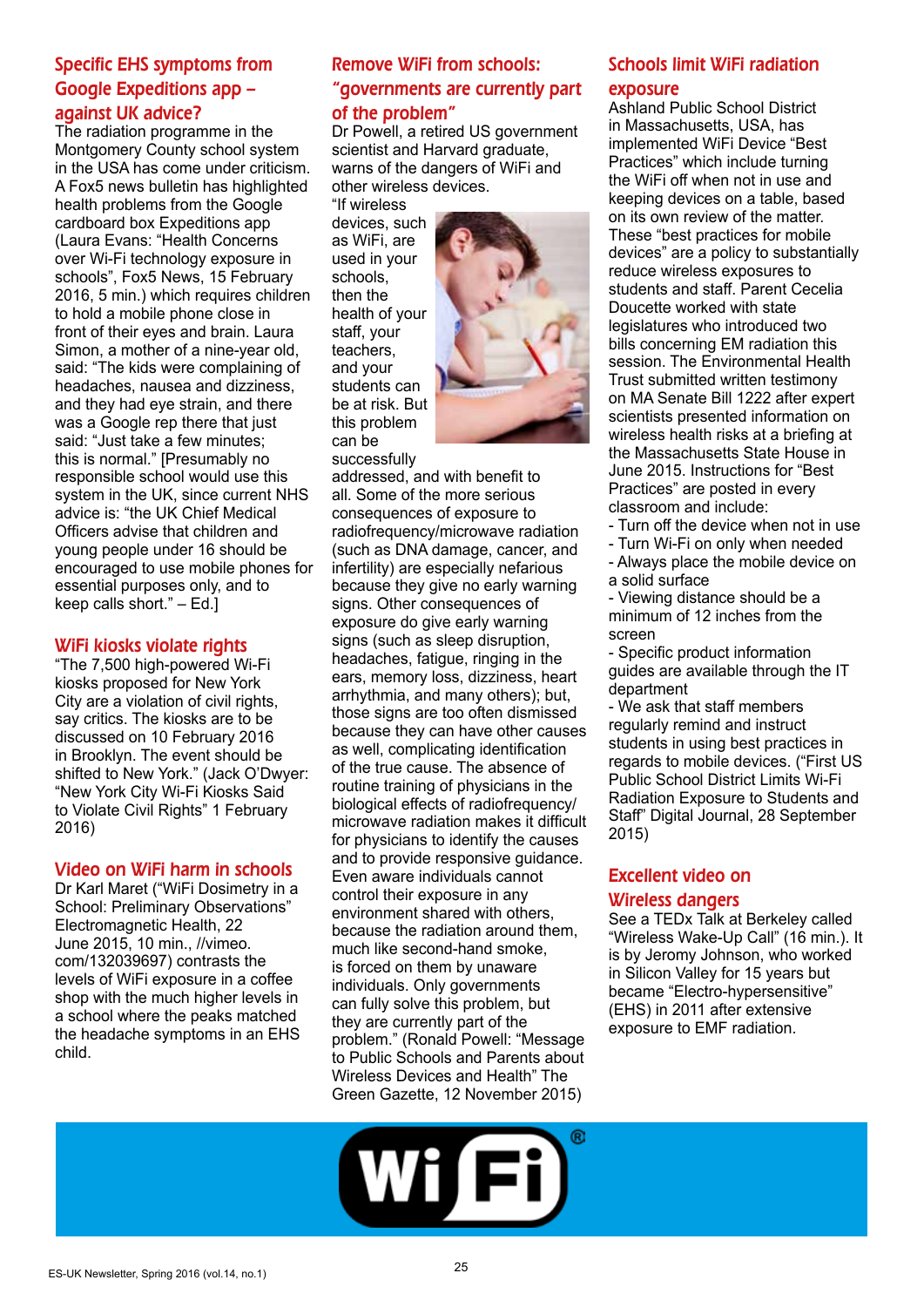## WIFI DANGERS ON **AUSTRALIAN** TV



An excellent investigative Australian TV programme (ABC Catalyst: 'Wi-Fried?' 16 February 2016, 29 minutes) dealt with whether WiFi can be dangerous. It suits Australia, since scientists there are said to have patented key elements of the notorious WiFi radiation system. It is unclear how far those scientists are responsible for the misery and ill health brought to many people around the world because of WiFi, although some people allege that they did not carry out full health and safety checks before releasing their invention. The reactions to the programme reveal much about those still trying to defend WiFi against the growing scientific evidence.

#### 'Wi-Fried?' reactions: applause or lies?

'Wi-Fried?' seems to have been received positively by many of the leading scientists involved in researching health effects from WiFi, mobile phones and similar radiation. Powerwatch, for instance, called it "a really excellent Australian documentary" (19 February 2016). It has, however, been condemned by some pro-wireless activists and members of ICNIRP. Critics note that some claims appear invalid, such as saying it is 'safe' or that there is 'no scientific evidence' of 'an impact on human health', when hundreds of scientific studies prove there is evidence of health effects, and scientific evidence of health effects has

led to both ELF and RF radiation being classified as 2B human carcinogens. This refusal to accept the scientific evidence has parallels with the way in which similar pro-wireless activists operate, as seen in the refusal at one stage of SCENIHR even to consider the studies confirming links between mobile phone radiation and brain tumours.

#### 'Wi-Fried' introduction

The introduction asks: "Could wifi-enabled devices be harmful to our health? You cannot see it or hear it but Wi-Fi blankets our homes, our schools and our cities. Australia's safety agency says there's no evidence of harm, but that's not the same as saying its safe. A growing number of scientists are concerned that the widespread use of Wi-Fi and Wi-Fi-enabled devices could be slowly making us sick. In this Catalyst investigation, Dr Maryanne Demasi explores whether our wireless devices could be putting our health at risk."

#### Dr Maryanne Demasi: 'No evidence of health risk' is not the same as 'safe'

"We now exist in a sea of radiofrequency (RF) radiation, never before seen in human history. The levels of artificial electromagnetic radiation have reportedly reached a quintillion (1018) times higher than the natural background levels. In 2011, the International Agency for Research on Cancer (IARC) classified RF EM fields as a "possible human carcinogen". Much of the evidence was based on studies showing an association between the development of glioma (a malignant brain tumour) and the longest use of wireless phones.

US cancer epidemiologist, Dr Devra Davis says, "We've gone from the equivalent of the horse and buggy to the jet in about 10 years." Dr Davis is highly credentialed. She was a senior scientist at the National Academy of Sciences, and a presidential appointee of the Clinton Administration and a member of the team awarded a Nobel Peace Prize with Al Gore in 2007. She has been campaigning for the safer use of Wi-Fi technology, especially in children. "Millions of children are being exposed to something that has never been fully tested," says Dr Davis. "We're treating our children like lab rats in an experiment with no controls." More and more parents are concerned about their children's cumulative exposure to Wi-Fi, especially because children's brains absorb twice as much radiation than adults. "It's almost a case of involuntary consent. Parents are sending their children to school to sit in a 'possible' human carcinogen," one parent told me.

Former CEO of Microsoft Canada, Mr Frank Clegg says we've been misled about the evidence. He has rare insight into the machinations of the technology industry. "My industry is on a campaign to bury the science and to confuse the message on the harmful effects of wireless devices," says Mr Clegg. "My concern is nobody can say that it's safe." (Dr Maryanne Demasi: "Mobile phones and brain cancer:

'no evidence of health risk' is not the same as 'safe'" The Guardian, 15 February 2016)

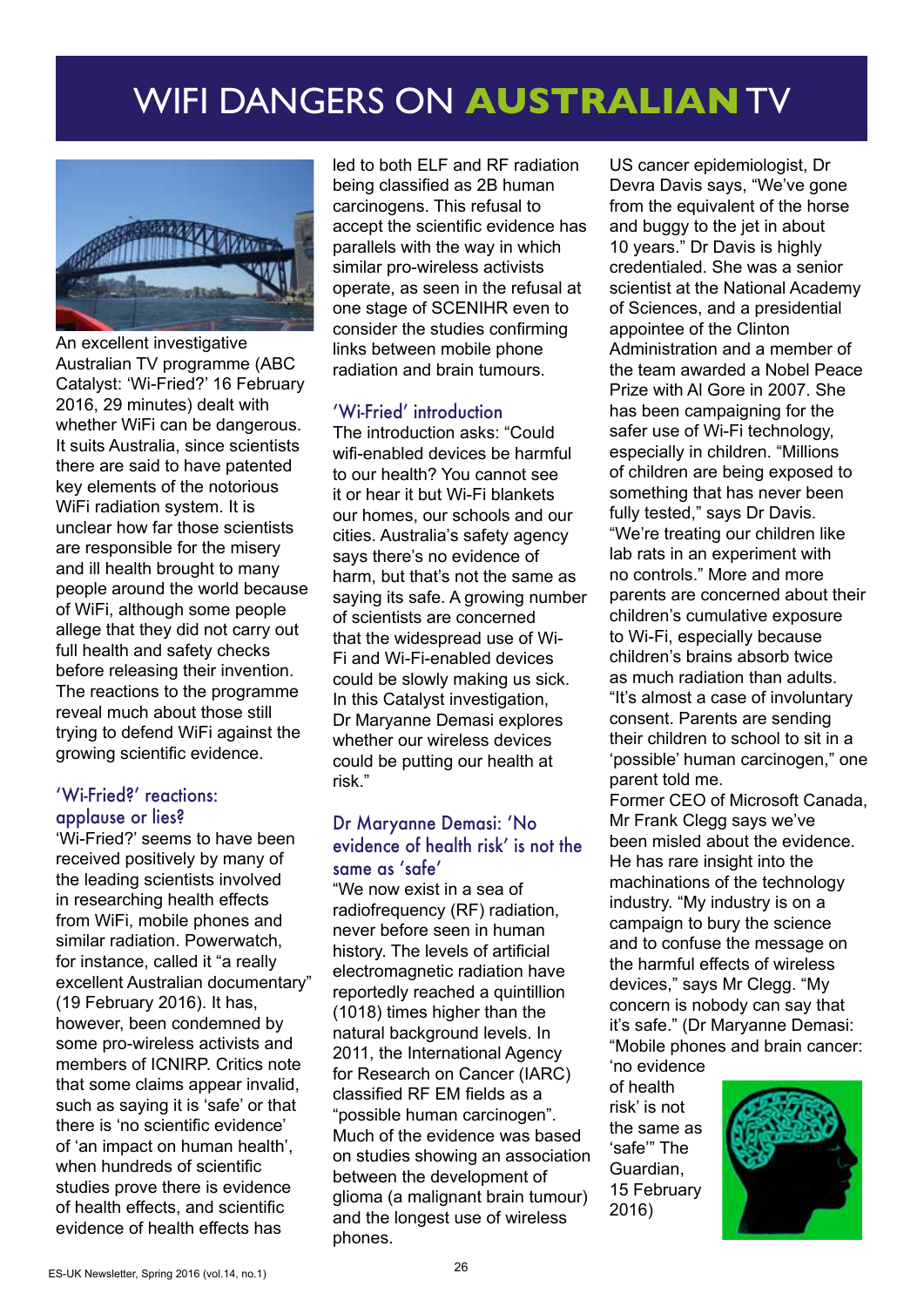#### ICNIRP member: very confident radiation is 'safe'

Rodney Croft, a psychologist and member of the pro-wireless private group ICNIRP, who was reported in September 2013 as leading an Australian team which would "focus on debunking criticism by activists and the researchers will also look into the role EM energy plays in people who claim to be sensitive to wireless signals", responded: "Of course it is impossible for science to demonstrate that anything is absolutely safe, and so regardless of whether we're talking about Wi-Fi or orange juice, science cannot demonstrate absolute safety. However, given that radiofrequency emissions are one of the most heavily researched agents that science has ever assessed, and given that (contrary to Catalyst's claims) no substantiated health effects have emerged, we can be very confident that the emissions are indeed safe." [Then why do many countries have much safer radiation levels than Australia, why have France and other countries banned some WiFi, why do mobile phones warn of dangers from use close to the body, why do increasing numbers of governments accept the reality of EHS, why does the UK government warn against children under 16 using mobiles, and why does ICNIRP advise governments that the parts of the general population sensitive to EM radiation need non-thermal safety limits below ICNIRP's heating ones? – Ed.]

#### ICNIRP expert's response: "no scientific evidence" of "an impact on health"

Sarah Loughran (a member of the WHO Environmental Health Criterion Evaluation Committee on RF Fields, the Scientific Expert Group of ICNIRP, and a director of the Bioelectromagnetics Society).: "There is currently no scientific evidence that exposure

to low level radiofrequency, such as emitted by mobile phones and Wi-Fi, has an impact on health." ("Do Wi-Fi and mobile phones really cause cancer?" The Conversation, 17 February 2016) [What about the many thousands of scientific studies since the 1930s which incontrovertibly show 'an impact on health'? – Ed.]

#### Is scientific investigation "scaremongering"?

Darren Saunders: "There are very real public health effects of scaremongering like this, creating anxiety and fear." ("Do Wi-Fi and mobile phones really cause cancer?" The Conversation, 17 February 2016)

#### Hasn't a "nocebo response" been disproved scientifically?

Another response came from David Grimes, who was awarded the 2014 John Maddox prize partly sponsored by Sense About Science, the organisation allegedly involved in the scandal over industry funding and concerns about sugar: "A British charity set up to promote evidence-based science received more than £20,000 from Coca-Cola and then questioned research that was critical of sugary drinks." (The Times: "Charity cast doubt on sugar deaths but failed to reveal Coca-Cola link", 10 October 2015). Grimes makes claims contradicting the strong evidence from three recent research groups linking long-term mobile phone use and some brain tumours: "To date, there is no evidence that mobile phone usage increases cancer risk". Equally perplexing are his claims about EHS: "There is zero evidence supporting their position … Those struggling with EHS appear to be victims not of electromagnetic malaise but rather of a psychological quirk known as the nocebo response." The set of studies from 2015, including objective markers for

EHS, listed elsewhere in this Newsletter, and Dieudonné's study specifically disproving the nocebo hypothesis for real EHS rather than Grimes' Electrophobia, suggest that, as he writes: "if we are to make informed decisions on health and technology, misplaced fear of the unknown or dogmatic convictions are simply no substitute for evidence and understanding." (David R Grimes: "Household electromagnetic radiation doesn't make you ill or give you cancer. Here's why" Guardian, 17 February 2016)

#### Response by Dr Maryanne Demasi, the presenter/producer

"The claims that our program "should never have

aired" should not sit well with the public. At best, it's an over-reaction. At worst, it's a form of censorship. Several other counties around the world have



more stringent radio frequency safety thresholds than Australia. Italy, China, Switzerland and Russia have wireless safety limits, which are a hundred times more stringent than our own. In France, they restrict advertising of mobile phones to children. They have also banned Wi-Fi in nurseries and day care centres. So I decided to investigate. Why are some countries making these changes and not Australia? To say that this is a fringe view is not sustainable. We also invited two high profile critics of Davis onto the program to dispute her claims: Professor Simon Chapman and Professor Bernard Stewart, but they both declined. Perplexingly, they have since launched a passionate rebuttal of Davis in print media." (Dr Maryanne Demasi: "Sometimes Asking Questions Provides You With Answers That May Be Uncomfortable", Huffington Post, 19 February 2016)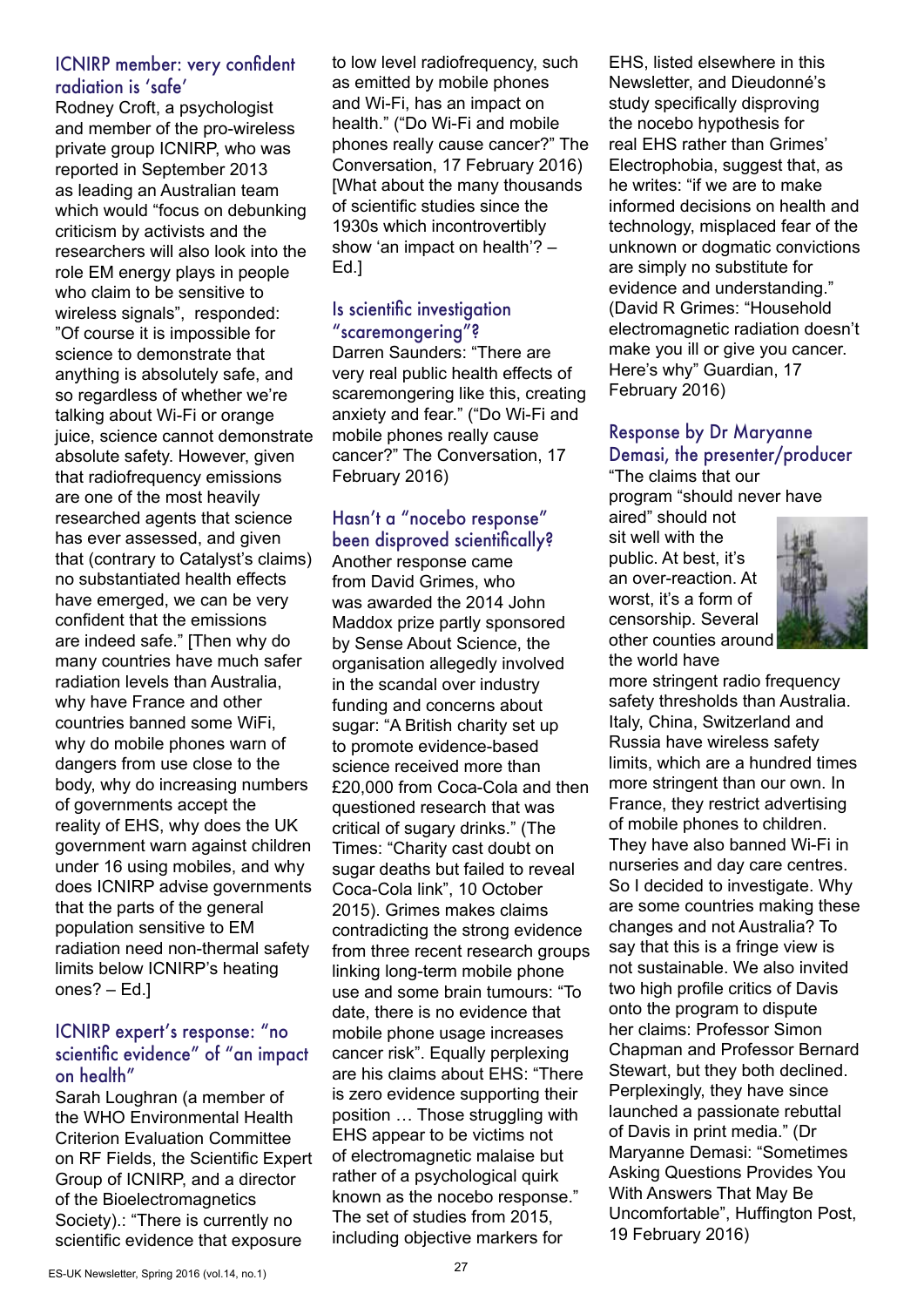### USA: CHILDREN'S MOBILE WARNING REMOVED



#### **CDC removal of children's warning: Ken Foster "downplayed risks"**

Following the WHO's classification of radio frequency as a 2B carcinogen in 2011, the USA's Centre for Disease Control and Prevention (CDC) issued new precautionary guidelines, especially for children, but then withdrew them a few weeks later. An investigation published in the New York Times shows the split in attitude among officials. "Although the initial CDC changes, which were released in June 2014, had been three years in the making, officials quickly realized they had taken a step they were not prepared for. Health officials and advocates began asking if the new language represented a policy change. One state official raised the question of potential liabilities for allowing cellphones in schools. CDC officials began debating how to back away from their recommendation of caution, internal emails show. One official proposed saying instead that other countries, "specifically the United Kingdom and Canadian governments", recommended caution. Others suggested pointing to determinations by agencies in Finland, Israel and Austria. Ultimately, though, no other country was mentioned." (Danny Hakim: "At CDC, a Debate Behind Recommendations on Cellphone Risk" New York Times, 1 January 2016; "New

York Times Looks Behind CDC Reversal on Cell Phone Risks" Microwave News, 1 January 2016) "The Environmental Health Trust has just posted 500+ pages of CDC e-mails, presumably the same documents released to the New York Times. EHT reveals that the CDC hired Ken Foster of the University of Pennsylvania as its RF expert. Foster has long downplayed, some would say, dismissed, RF health risks. He was so convinced that the field was a dead end that close to 20 years ago, he published a commentary in Nature advising that RF research be closed down." (Microwave News, 4 January 2016)

#### **Removal of CDC's warning: Foster and Chou's review "funded by the Mobile Manufacturers Forum"**

Under Dr Christopher Portier, then director of the CDC's Agency for Toxic Substances and Disease Registry, "the agency began a three-year systematic review of the health risks of cell phone radiation in order to incorporate scientific information from the 2011 determination by the World Health Organization's International Agency for Research on Cancer that cell phone and other wireless radiation is a "possible human carcinogen." CDC composed new text for its fact sheet on cell phones and health in order to incorporate new research. In June 2014, the CDC posted on its website specific advice to reduce exposures, especially regarding children. Immediately afterwards, "the CDC hired as a scientific consultant Kenneth Foster, PhD, a researcher whose

work is often funded by the wireless industry. According to the internal documents, on June 11th a CDC official states in an email that Dr. Kenneth Foster is a "SME (subject matter expert) we now have on board and… If we want to develop any new fact sheets on non-ionizing radiation matters, his scope of work covers that as well and he can quickly draft them for us." CDC officials then discuss engaging Foster to review the new cell phone fact sheet (p.254). Foster has a long history of close ties with industry—publishing multiple industry funded articles that seem to conclude there is little risk from cell phone and other wireless radiation. For example, a widely publicized review by Foster with CK Chou was funded by the Mobile Manufacturers Forum and concluded that the radiation dose to a child's brain from cell phone use does not differ from adults. However, a recent new paper published in the IEEE exposes glaring inconsistencies and systematic errors in Foster and Chou's review. EHT Senior Medical Advisor Robert Morris, MD PhD, and expert co-authors, document, "what appears to

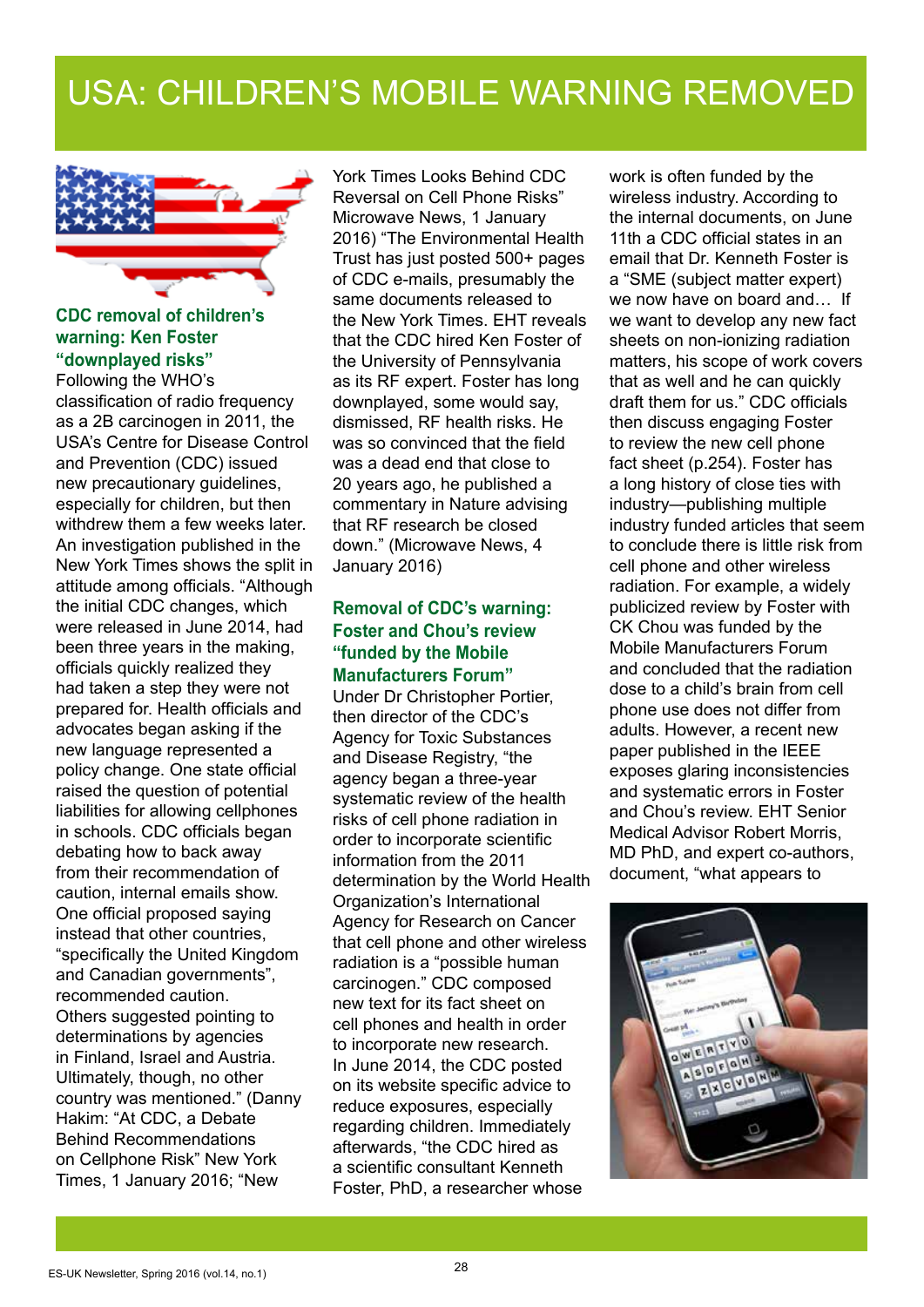

be a deliberate distortion of the science and a boldfaced effort to downplay potential risks to children using mobile devices," and take the unusual step of calling for the Foster and Chou paper to be withdrawn from publication. Foster also published several other often cited reviews of research on the health risks of wireless systems, funded by the Wireless Alliance, that minimize the research showing health risks to children. (Chou was Chief EME Scientist for Motorola). Recent research with anatomically correct models indicates that children do absorb more cell phone radiation than adults, contrary to Foster and Chou's review." ("CDC Documents Reveal The Minimizing Of Risk To Children" Environmental Health Trust, 5 January 2016)

#### **Role of NCRP: "witness for cell phone industries" "coauthor of controversial Danish study"**

"Senior officials at the National Council on Radiation Protection and Measurements pressured the Centers for Disease Control into deleting the cautionary language in August 2014. The NCRP's … major focus has always been on ionizing radiation … NCRP's intervention has come to light with the release of 518 pages of internal CDC e-mails … "Changes are truly needed," Bushberg advised … The following day, the fact sheet was changed.

The CDC no longer endorsed caution … Bushberg believes that cell phones are radiation safe … Bushberg runs a health and medical physics consulting firm in Sacramento, the state capital. He has long served as an expert witness for the cell phone and broadcast industries on the health effects of RF energy … In one lengthy and controversial case, he testified for broadcasters who wanted to site high-power antennas on Lookout Mountain outside of Denver … Boice, the NCRP president, has taken his own strong stand against any possibility that cell phone could pose a health risk … Boice is a co-author of the controversial Danish cohort study, which is purported to show no cancer risk, but its methodology has been criticized as flawed. The NCRP last reviewed the RF health literature and issued exposure guidelines in 1986, 30 years ago." (Microwave News, 13 January 2016)

#### **Letter to New York Times**

Raymond R. Neutra, MD, DrPH, wrote an Open Letter to Mr Hakim at The New York Times, 2 January 2016. Until his retirement in 2007, Dr Neutra was a chief at the Division of Environmental and Occupational Disease Control in the California Department of Public Health (CDPH) and in 1994-2002 he was in charge of the \$7M CDPM's Electric and Magnetic Fields Program. This asked: "How certain must we be of how much EMF-related disease there is before we move from the status quo to cheap or expensive avoidance of magnetic fields?"

"I am exasperated about four aspects of my public health colleagues' behavior: 1. The misleading way that some

have characterized the volume and quality of data pertaining to possible hazards. "There is NO evidence of a hazard" really means "The many studies suggesting a hazard do not meet my unstated criteria for entering them into evidence."

2. Their unhelpful way of characterizing their willingness to certify a causal link between cell phone use and cancer. How would we react to a TV weather reporter who said: "I can't say for sure that it will rain tomorrow, but I can't say that it won't rain either." What we have come to expect is a statement like: "After considering the evidence, we certify that there is a 40% chance of rain tomorrow."

3. The unspoken assumption that the government can only share causal judgments with the public if it is absolutely certain. Some parents would take precautionary actions if CDC was 20% sure of a hazard, others would take action only if CDC was 90% certain. They have a right to take informed action. Why is CDC not packaging their judgment in ways that the public can use? 4. CDC's lack of transparency in revealing the stakeholders who complained about their first statement and their reasoning in rephrasing it."

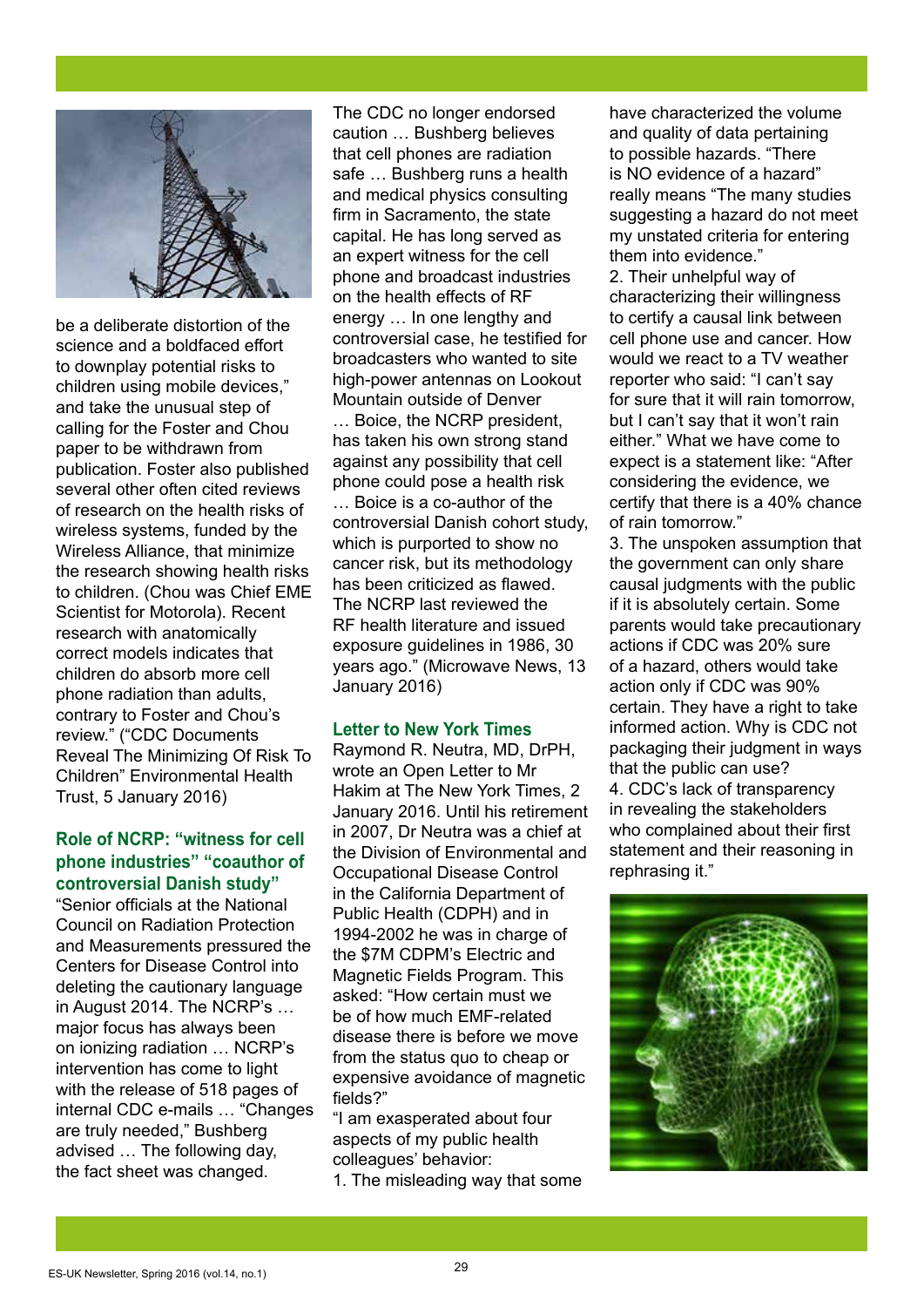# ELECTROSENSITIVITY STORIES



#### Fits and fatigue from an electrical substation

Margaret Kiernan, 49, suffers fits and fatigue. She has to use a wheelchair because of 'radiation poisoning' from an electrical substation 20 yards from her home in Crawley, West Sussex ("Woman who suffers fits and fatigue claims electrical substation 20 yards from her home has given her 'radiation poisoning'", Daily Mail, 28 October 2015)

#### Mother "unable to sleep" and diabetic son in danger

"Many people who are affected by smart meters get insomnia. But a 16-year-old diabetic boy was sleeping just fine, even though a smart meter had been installed on his bedroom wall. However, smart meters can be silent killers. Drew had had stable blood sugar levels since his diagnosis two years earlier. In July 2012, a smart meter was put on his home. Neither he nor his mother knew this. His mom, Leslie, was suddenly unable to sleep but didn't know why. In late August, after telling friends about her unremitting insomnia, someone asked her if a smart meter had been put on her home. "What's a smart meter?" she asked. She discovered the advanced meter, and, after calling DTE [a utility company in Detroit, Michigan], learned it had been installed the day she became unable to sleep. Meanwhile, her son was sleeping just fine. But smart meters can be silent killers. Four months after the meter was put on his home, Drew went to the endocrinologist for his usual check-up. The doctor told him his blood-sugar levels (A1c) had shot into the danger zone. (Smart Meter Education Network)

#### "She was sick only when the mirror wasn't between her and the meter"

"Well, I was not a believer. Now I am. They put a smart meter on my house. It is on the exterior wall of my daughter's bedroom. We always had a mirror on that wall. My wife re-arranged her room and the head of her bed was in a straight line where the meter is on the outside. My wife moved the mirror by over a foot. All of a sudden my daughter started having nose bleeds at night and her eyes hurt. I thought she was just sick. My wife re-arranged her room and moved her bed in line with the mirror. Did not think anything about it. My daughter stopped having issues. My wife rearranged her room again and moved her bed to the wall where the meter is

on. She had a nose bleed, head aches, her eyes hurt and she couldn't sleep. I went through this room. No poisons, no chemicals, nothing new. I read this article and it hit me. My



good friend is a smart meter hater and he told me this would happen. So I looked into it - frequency and distance. My daughter's head was within 10 feet and she was sick only when the mirror wasn't between her and the meter." (Troy, Mike Holt's Enterprises, posted 11 November 2015)

#### "There's nowhere to go"

"One afternoon in 1993, Mark Donohue laid down for a nap and woke up in crippling pain. His head throbbed, his heart raced, his fatigue was bonecrushing. He figured whatever was wrong with him would eventually pass. Twenty-two years later, Donohue's life remains one of constant agony.

At first, Donohue suffered endlessly, powerlessly. "Imagine when you have the flu, a really bad flu," he said. "I'm not talking about a cold. You're sick in bed. You're freezing, you hurt all over, and you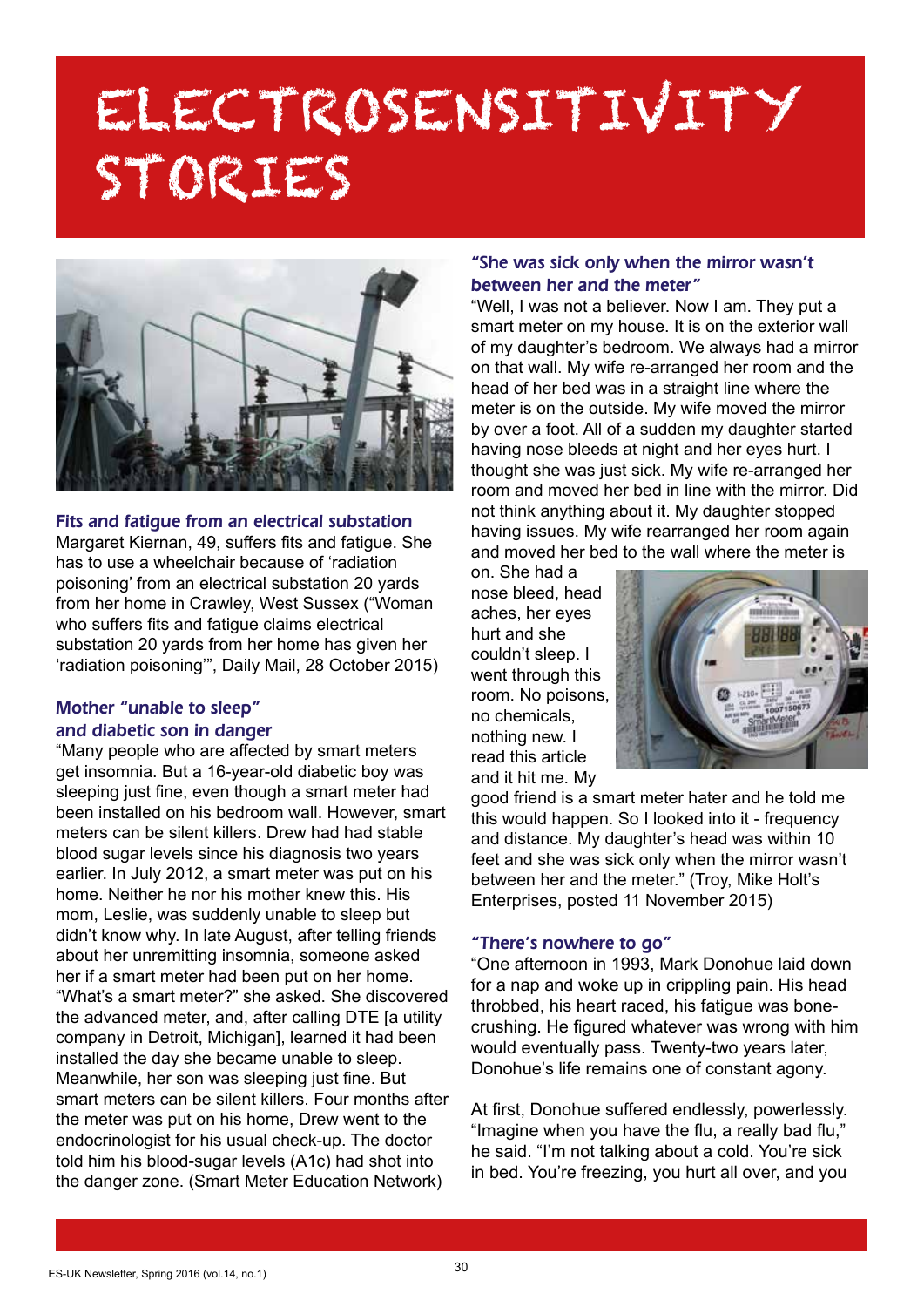have to figure some complicated situation out. Your brain doesn't work. It shuts down." Doctor after doctor suggested a litany of possible diagnoses: chronic fatigue syndrome, fibromyalgia, Lyme disease. Nothing helped. All he could do was track what caused his pain. The list grew: perfumes, soaps, fresh paint, newly laid carpet, pesticides, even an air freshener plugged into his auto mechanic's bathroom. Within two years, he moved 16 times, each relocation an act of hope. By the time he found a home where he could live without pain, he'd lost his job. He was effectively disabled. "I thought I had it bad back then," Donohue reflected. "But I didn't realize just how good I had it."

About a year and a half ago, his illness evolved. The same things that had sent him into a downward spiral for decades were still there, but something else began affecting his health — the electromagnetic signals upon which virtually all modern technology is built. From cellphones to WiFi, most consumer technology rests on an invisible foundation of electrical signals wafting through the air. This energy is destroying his life. A student at the University of Washington, with degrees in electronics, broadcasting, and telecommunications already under his belt, Donohue has been teaching himself chemistry, biochemistry, anatomy, and physiology through independent studies with professors, looking for insight into the neuro-immune disorders plaguing him. The school has been a refuge for him, a place he can feel productive, but the proliferation of WiFi may force him out. "You can always get away from the crowds of people and all their loud noise, smells, and energy. It's a pain in the ass, but you can do it. I've been doing it for years," he said. "When I became sensitive [to EM radiation], there's nowhere to go. You can't get away from it… and it's growing and spreading. And now I seem to have a constant, pounding, stabbing headache with a God-awful tingling in my mouth."

I interviewed Donohue over the phone. I asked him about his life and his illness, about the years of research into his condition he's done at the University of Washington. I asked him about his hopes for the future and how those hopes have been shattered, rebuilt, and shattered again. In a way, our talk seemed cathartic. Living with

EHS is profoundly isolating, and I think Donohue enjoyed the connection. But he paid for it. Using a cellphone is difficult for Donohue. Signals from the device give him a headache, sending his brain into a funk. He's developed a system to cope. He uses a headset to keep the phone a few feet away, creating enough of a buffer for the radiation to dissipate. Even so, Donohue was struck with a bout of extreme pain for a half hour after we hung up.

Donohue warned me ahead of time he has good days and bad days with the phone. I think he knew what the consequences would be for sharing his story with me from halfway across the country. Like many others with his condition, Donohue is marginalized by the powerful technologies you're using to read this article right now. That's likely why he felt it was important to take the risk. Donohue has tried everything from sleeping with a grounding strap around his wrist to taking magnesium supplements that supposedly block calcium channels inside of his cells. Discussion about the merits of these remedies is rampant on online forums for people with EHS. Ironically, the need to access these virtual spaces through a computer makes these connections physically difficult for many with EHS. Nevertheless, the Internet is an essential tool for those with this condition. They go online trade tips and tricks, talking about what works for them and what's pure quackery. However, there's only one surefire cure for EHS: avoiding exposure entirely. In 2015, that's nearly impossible." (Aaron Sankin: "Living life cursed by technology" The Kernel Magazine, 26 July 2015)